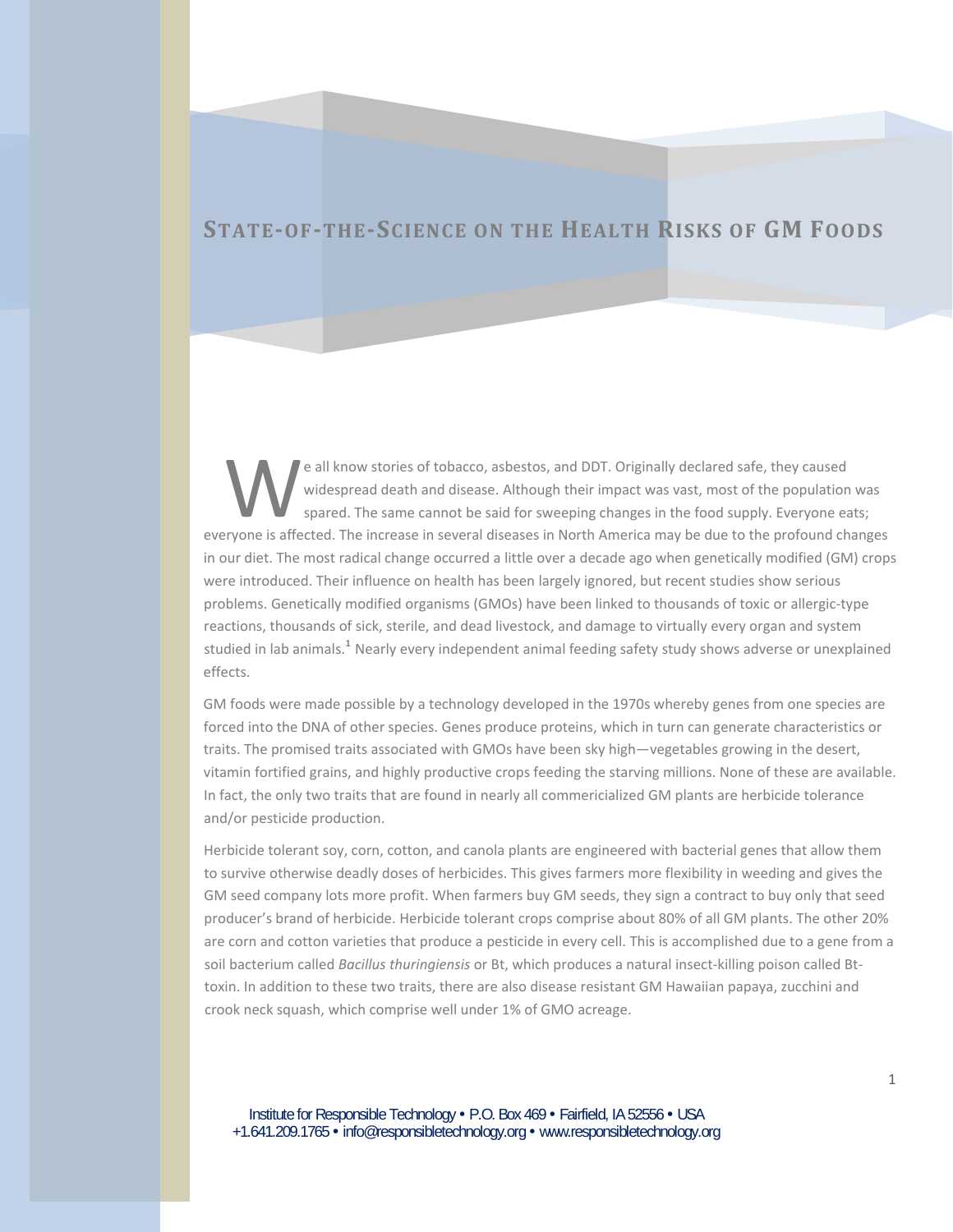# THE FDA'S "NON‐REGULATION" OF GM FOODS

Rhetoric from the United States government since the early 1990s proclaims that GM foods are no different from their natural counterparts that have existed for centuries. The Food and Drug Administration (FDA) has labeled them "Generally Recognized as Safe," or GRAS. This status allows a product to be commercialized without any additional testing. According to US law, to be considered GRAS the substance must be the subject of a substantial amount of peer‐reviewed published studies (or equivalent) and there must be overwhelming consensus among the scientific community that the product is safe. GM foods had neither. Nonetheless, in a precedent-setting move in 1992 that some experts contend was illegal, the FDA declared that GM crops are GRAS as long as their producers say they are. Thus, the FDA does not require *any* safety evaluations or labeling of GMOs. A company can even introduce a GM food to the market without telling the agency.

Such a lenient approach was largely the result of the influence of large agricultural corporations According to Henry Miller, who had a leading role in biotechnology issues at the FDA from 1979 to 1994, "In this area, the US government agencies have done exactly what big agribusiness has asked them to do and told them to do." The Ag biotech company with the greatest influence was clearly Monsanto. According to the *New York Times*, "What Monsanto wished for from Washington, Monsanto and, by extension, the biotechnology industry got. . . . When the company abruptly decided that it needed to throw off the regulations and speed its foods to market, the White House quickly ushered through an unusually generous policy of self-policing."

This policy was heralded by Vice President Dan Quayle on May 26, 1992. He chaired the Council on Competitiveness, which had identified GM crops as an industry that could boost US exports. To take advantage, Quayle announced "reforms" to "speed up and simplify the process of bringing" GM products to market without "being hampered by unnecessary regulation."<sup>2</sup> Three days later, the FDA policy on nonregulation was unveiled.

The person who oversaw its development was the FDA's Deputy Commissioner for Policy, Michael Taylor, whose position had been created especially for him in 1991. Prior to that, Taylor was an outside attorney for both Monsanto and the Food Biotechnology Council. After working at the FDA, he became Monsanto's vice president.

### THE FDA COVERS UP HEALTH RISKS

Taylor's policy needed to create the impression that unintended effects from GM crops were not an issue. Otherwise their GRAS status would be undermined and they would need the extensive testing and labels that are normally required for food additives. But internal memos made public from a lawsuit showed that the overwhelming consensus among the agency scientists was that GM crops can have unpredictable, hard‐to‐ detect side effects. Various departments and experts spelled these out in detail, listing allergies, toxins, nutritional effects, and new diseases as potential dangers. They urged superiors to require long‐term safety studies.<sup>[3](#page-22-1)</sup> In spite of the warnings, according to public interest attorney Steven Druker who studied the FDA's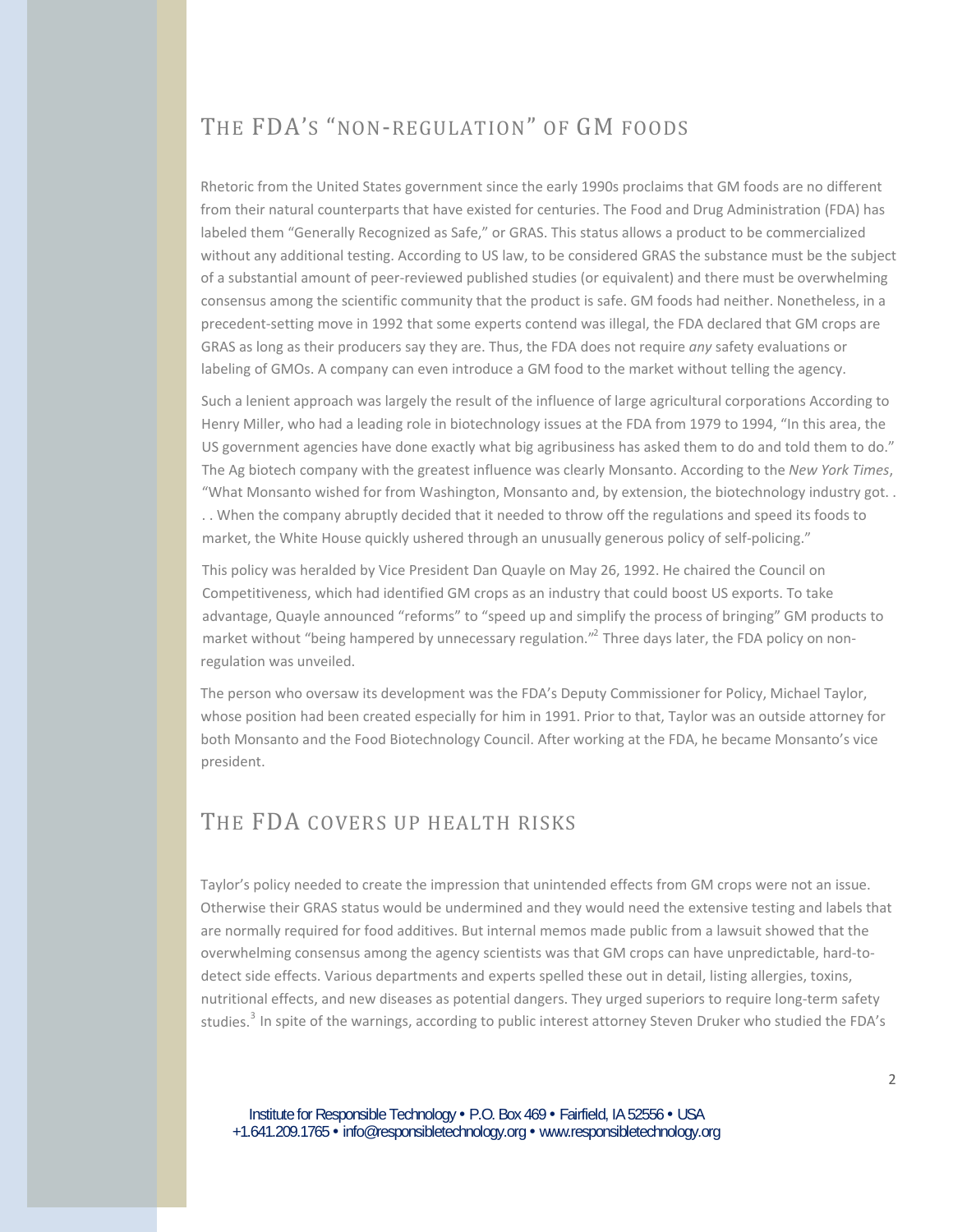internal files, "References to the unintended negative effects of bioengineering were progressively deleted from drafts of the policy statement (over the protests of agency scientists)." $4$ 

FDA microbiologist Louis Pribyl, PhD, wrote about the policy, "What has happened to the scientific elements of this document? Without a sound scientific base to rest on, this becomes a broad, general, 'What do I have to do to avoid trouble'-type document. . . . It will look like and probably be just a political document. . . . It reads very pro-industry, especially in the area of unintended effects."<sup>[5](#page-22-1)</sup>

The scientists' concerns were not only ignored, their very existence was denied. The official FDA policy stated, "The agency is not aware of any information showing that foods derived by these new methods differ from other foods in any meaningful or uniform way."[6](#page-22-1) In sharp contrast, an *internal* FDA report stated, "The processes of genetic engineering and traditional breeding are different and according to the technical experts in the agency, they lead to different risks."<sup>[7](#page-22-1)</sup> The FDA's deceptive notion of no difference was coined "substantial equivalence" and formed the basis of the US government position on GMOs.

Many scientists and organizations have criticized the US position. The National Academy of Sciences and even the pro-GM Royal Society of London<sup>[8](#page-22-1)</sup> describe the US system as inadequate and flawed. The editor of the prestigious journal *Lancet* said**,** "It is astounding that the US Food and Drug Administration has not changed their stance on genetically modified food adopted in 1992. . . . The policy is that genetically modified crops will receive the same consideration for potential health risks as any other new crop plant. This stance is taken despite good reasons to believe that specific risks may exist. . . . Governments should never have allowed these products into the food chain without insisting on rigorous testing for effects on health."<sup>[9](#page-22-1)</sup> The Royal Society of Canada described substantial equivalence as "scientifically unjustifiable and inconsistent with precautionary regulation of the technology."  $10$ 

### GMOS ARE INHERENTLY UNSAFE

There are several reasons why GM plants present unique dangers. The first is that the *process* of genetic engineering itself creates unpredicted alterations, irrespective of which gene is transferred. The gene insertion process, for example, is accomplished by either shooting genes from a "gene gun" into a plate of cells, or using bacteria to infect the cell with foreign DNA. Both create mutations in and around the insertion site and elsewhere.<sup>[11](#page-22-1)</sup> The "transformed" cell is then cloned into a plant through a process called tissue culture, which results in additional hundreds or thousands of mutations throughout the plants' genome. In the end, the GM plant's DNA can be a staggering 2-4% different from its natural parent.<sup>[12](#page-22-1)</sup> Native genes can be mutated, deleted, or permanently turned on or off. In addition, the insertion process causes holistic and not-well-understood changes among large numbers of native genes. One study revealed that up to 5% of the natural genes altered their levels of protein expression as a result of a single insertion.

The Royal Society of Canada acknowledged that "the default prediction" for GM crops would include "a range of collateral changes in expression of other genes, changes in the pattern of proteins produced and/or changes in metabolic activities."[13](#page-22-1) Although the FDA scientists evaluating GMOs in 1992 were unaware of the extent to which GM DNA is damaged or changed, they too described the potential consequences. They reported, "The possibility of unexpected, accidental changes in genetically engineered plants" might produce "unexpected high concentrations of plant toxicants."<sup>[14](#page-22-1)</sup> GM crops, they said, might have "increased levels of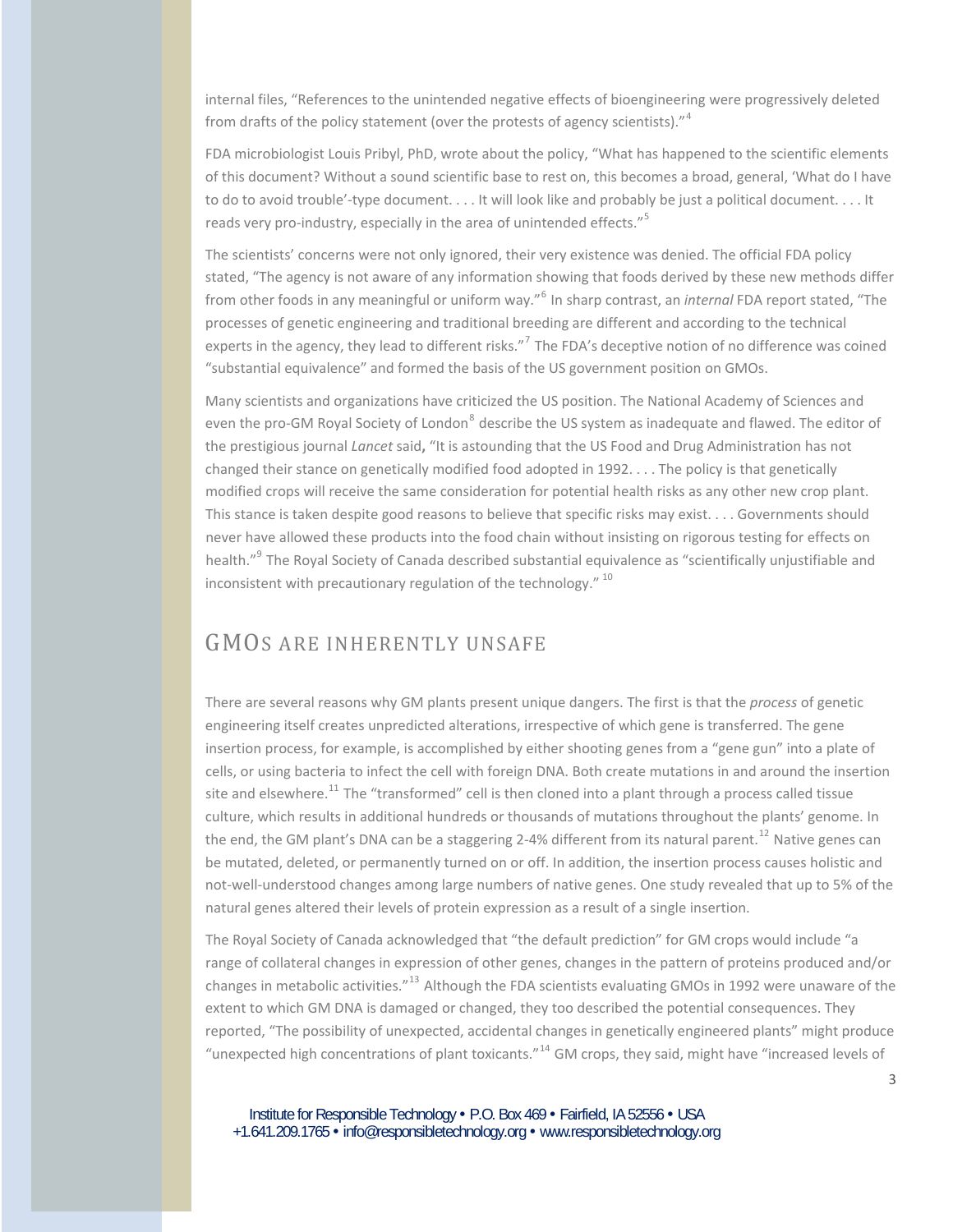known naturally occurring toxins," and the "appearance of new, not previously identified" toxins.<sup>[15](#page-22-1)</sup> The same mechanism can also produce allergens, carcinogens, or substances that inhibit assimilation of nutrients.

Most of these problems would pass unnoticed through safety assessments on GM foods, which are largely designed on the false premise that genes are like Legos that cleanly snap into place. But even if we disregard unexpected changes in the DNA for the moment, a proper functioning inserted gene still carries significant risk. Its newly created GM protein, such as the Bt-toxin, may be dangerous for human health (see below). Moreover, even if that protein is safe in its natural organism, once it is transferred into a new species it may be processed differently. A harmless protein may be transformed into a dangerous or deadly version. This happened with at least one GM food crop under development, GM peas, which were destroyed before being commercialized.

FDA scientists were also quite concerned about the possibility of inserted genes spontaneously transferring into the DNA of bacteria inside our digestive tract. They were particularly alarmed at the possibility of antibiotic resistant marker (ARM) genes transferring. ARM genes are employed during gene insertion to help scientists identify which cells successfully integrated the foreign gene. These ARM genes, however, remain in the cell and are cloned into the DNA of all the GM plants produced from that cell. One FDA report wrote in all capital letters that ARM genes would be "A SERIOUS HEALTH HAZARD," due to the possibility of that they might transfer to bacteria and create super diseases, untreatable with antibiotics.

*Although the biotech industry confidently asserted that gene transfer from GM foods was not possible, the only human feeding study on GM foods later proved that it does take place. The genetic material in soybeans that make them herbicide tolerant transferred into the DNA of human gut bacteria and continued* to function. That means that long after we stop eating a GM crop, its foreign GM proteins may be produced *inside our intestines.* It is also possible that the foreign genes might end up inside our own DNA, within the cells of our own organs and tissues.

Another worry expressed by FDA scientists was that GM plants might gather "toxic substances from the environment" such as "pesticides or heavy metals,"<sup>16</sup> or that toxic substances in GM animal feed might bioaccumulate into milk and meat products. While no studies have looked at the bioaccumulation issue, herbicide tolerant crops certainly have higher levels of herbicide residues. In fact, many countries had to increase their legally allowable levels—by up to 50 times—in order to accommodate the introduction of GM crops.

The overuse of the herbicides due to GM crops has resulted in the development of herbicide resistant weeds. USDA statistics show that herbicide use is rapidly accelerating. Its use was up by 138 million pounds in the first nine years of GM crops.<sup>[17](#page-22-1)</sup> But over the next two years, it jumped by another 120 million pounds (estimated). Between 2005 and 2006, the use of Roundup herbicide—used on GM Roundup Ready crops—was up by 38%. And because Roundup is becoming less effective on weeds, farmers are now using more toxic herbicides, such as 2-4D, which has increased by 237% from 2004 to2006.<sup>[18](#page-23-0)</sup>

All of the above risks associated with GM foods are magnified for high‐risk groups, such as pregnant women, children, the sick, and the elderly. The following section highlights some of the problems that have been identified.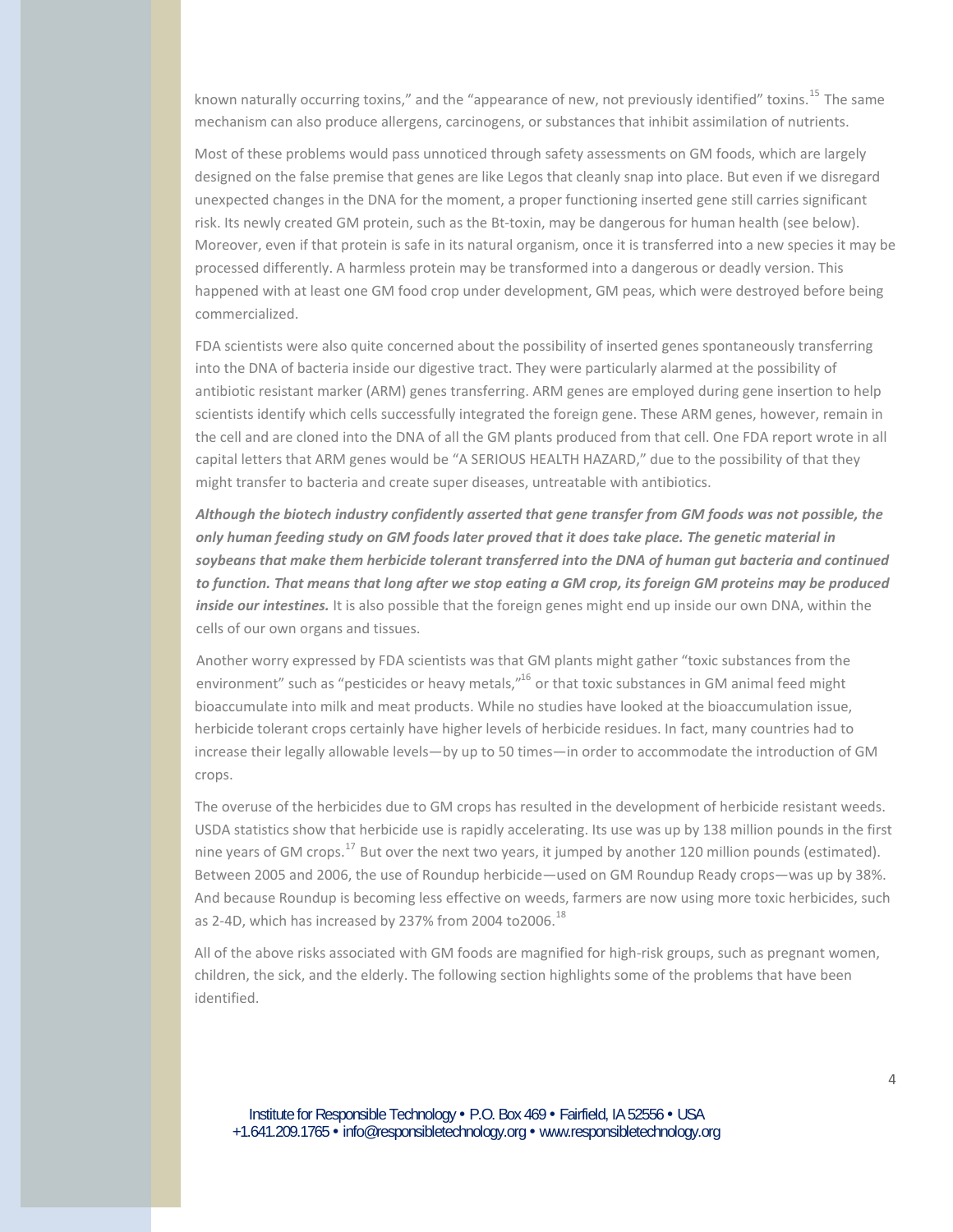# GM DIET SHOWS TOXIC REACTIONS IN THE DIGESTIVE TRACT

The very first crop submitted to the FDA's voluntary consultation process, the FlavrSavr tomato, showed evidence of toxins. Out of 20 female rats fed the GM tomato, 7 developed stomach lesions.<sup>[19](#page-23-0)</sup> The director of FDA's Office of Special Research Skills wrote that the tomatoes did not demonstrate a "reasonable certainty of no harm,"<sup>[20](#page-23-0)</sup> which is their normal standard of safety. The Additives Evaluation Branch agreed that "unresolved questions still remain."<sup>[21](#page-23-0)</sup> The political appointees, however, did not require that the tomato be withdrawn.<sup>[1](#page-4-0)</sup>

According to Arpad Pusztai, PhD, one of the world's leading experts in GM food safety assessments, the type of stomach lesions linked to the tomatoes "could lead to life‐endangering hemorrhage, particularly in the elderly who use aspirin to prevent [blood clots]."<sup>[22](#page-23-0)</sup> Dr. Pusztai believes that the digestive tract, which is the first and largest point of contact with foods, can reveal various reactions to toxins and should be the first target of GM food risk assessment. He was alarmed, however, to discover that studies on the FlavrSavr never looked passed the stomach to the intestines. Other studies that did look found problems.

Mice fed potatoes engineered to produce the Bt-toxin developed abnormal and damaged cells, as well as proliferative cell growth in the lower part of their small intestines (ileum).<sup>[23](#page-23-0)</sup> Rats fed potatoes engineered to produce a different type of insecticide (GNA lectin from the snowdrop plant) also showed proliferative cell growth in both the stomach and intestinal walls (see photos).<sup>[24](#page-23-0)</sup> Although the guts of rats fed GM peas were not examined for cell growth, the intestines were mysteriously heavier; possibly as a result of such growth.<sup>[25](#page-23-0)</sup> Cell proliferation can be a precursor to cancer and is of special concern.

Rats fed GM potatoes showed proliferative cell growth in the stomach and intestines.



<span id="page-4-0"></span> $<sup>1</sup>$  Calgene had submitted data on two lines of GM tomatoes, both using the same inserted gene. They</sup> voluntarily elected to market only the variety that was not associated with the lesions. This was not required by the FDA, which did not block approvals on the lesion-associated variety. The FlavrSavr tomato has since been taken off the market. After the FlavrSavr, no other biotech company has submitted such detailed data to the FDA.

Institute for Responsible Technology . P.O. Box 469 . Fairfield, IA 52556 . USA +1.641.209.1765 • info@responsibletechnology.org • www.responsibletechnology.org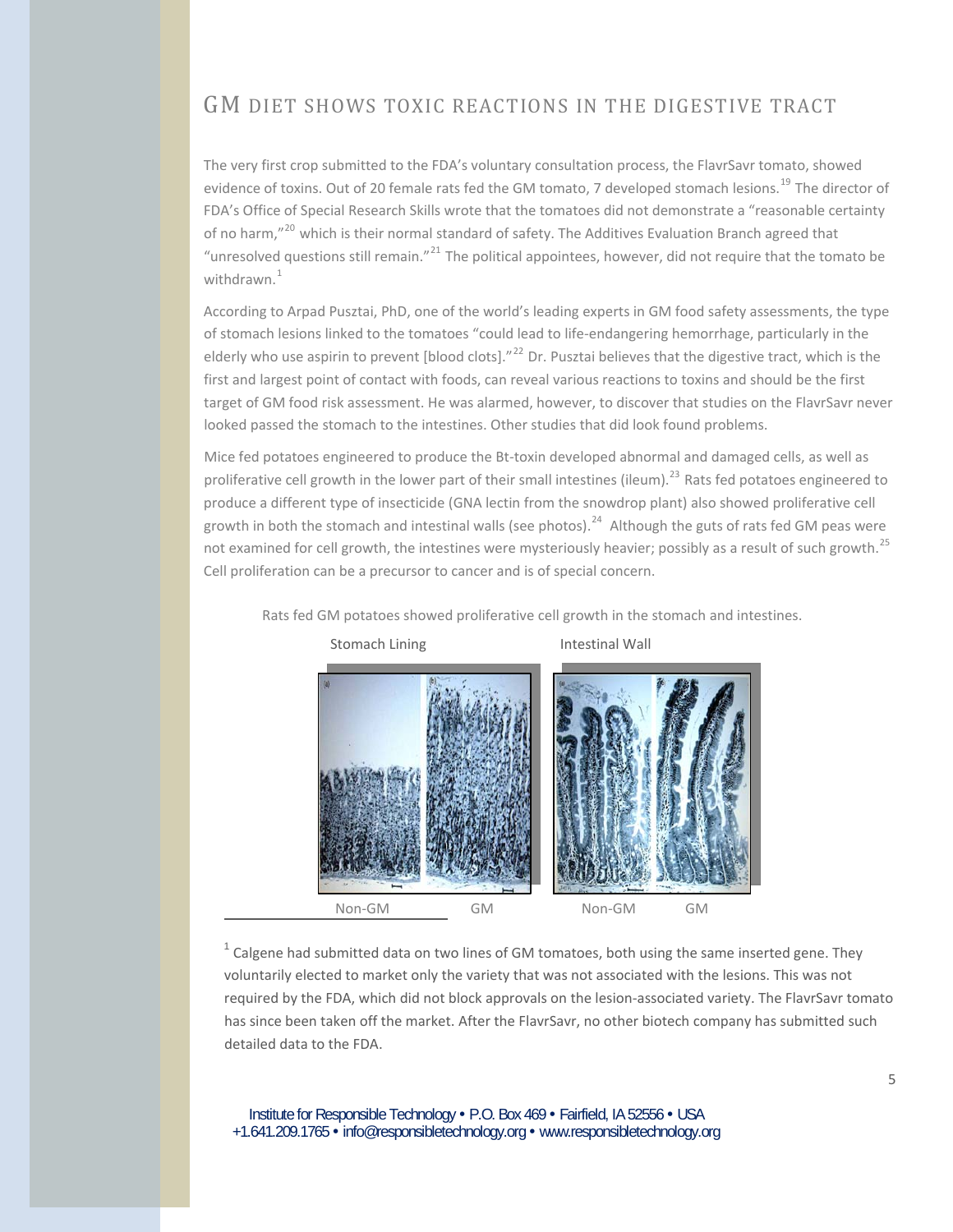# GM DIETS CAUSE LIVER DAMAGE

The state of the liver—a main detoxifier for the body—is another indicator of toxins.

- Rats fed the GNA lectin potatoes described above had smaller and partially atrophied livers.<sup>[26](#page-23-0)</sup>
- Rats fed Monsanto's Mon 863 corn, engineered to produce Bt‐toxin, had liver lesions and other indications of toxicity.<sup>[27](#page-23-0)</sup>
- Rabbits fed GM soy showed altered enzyme production in their livers as well as higher metabolic activity.[28](#page-23-0)
- The livers of rats fed Roundup Ready canola were 12%–16% heavier, possibly due to liver disease or inflammation.<sup>[29](#page-23-0)</sup>
- Microscopic analysis of the livers of mice fed Roundup Ready soybeans revealed altered gene expression and structural and functional changes (see photos).<sup>[30](#page-23-0)</sup> Many of these changes reversed after the mice diet was switched to non-GM soy, indicating that GM soy was the culprit. The findings, according to molecular geneticist Michael Antoniou, PhD, "are not random and must reflect some 'insult' on the liver by the GM soy." Antoniou, who does human gene therapy research in King's College London, said that although the long-term consequences of the GM soy diet are not known, it "could lead to liver damage and consequently general toxemia."<sup>[31](#page-23-0)</sup>

The liver cells from soy-fed mice showed anomalies.



Control GM Soy Fed



Liver cell nucleoli

Liver cell nuclei

Institute for Responsible Technology . P.O. Box 469 . Fairfield, IA 52556 . USA +1.641.209.1765 · info@responsibletechnology.org · www.responsibletechnology.org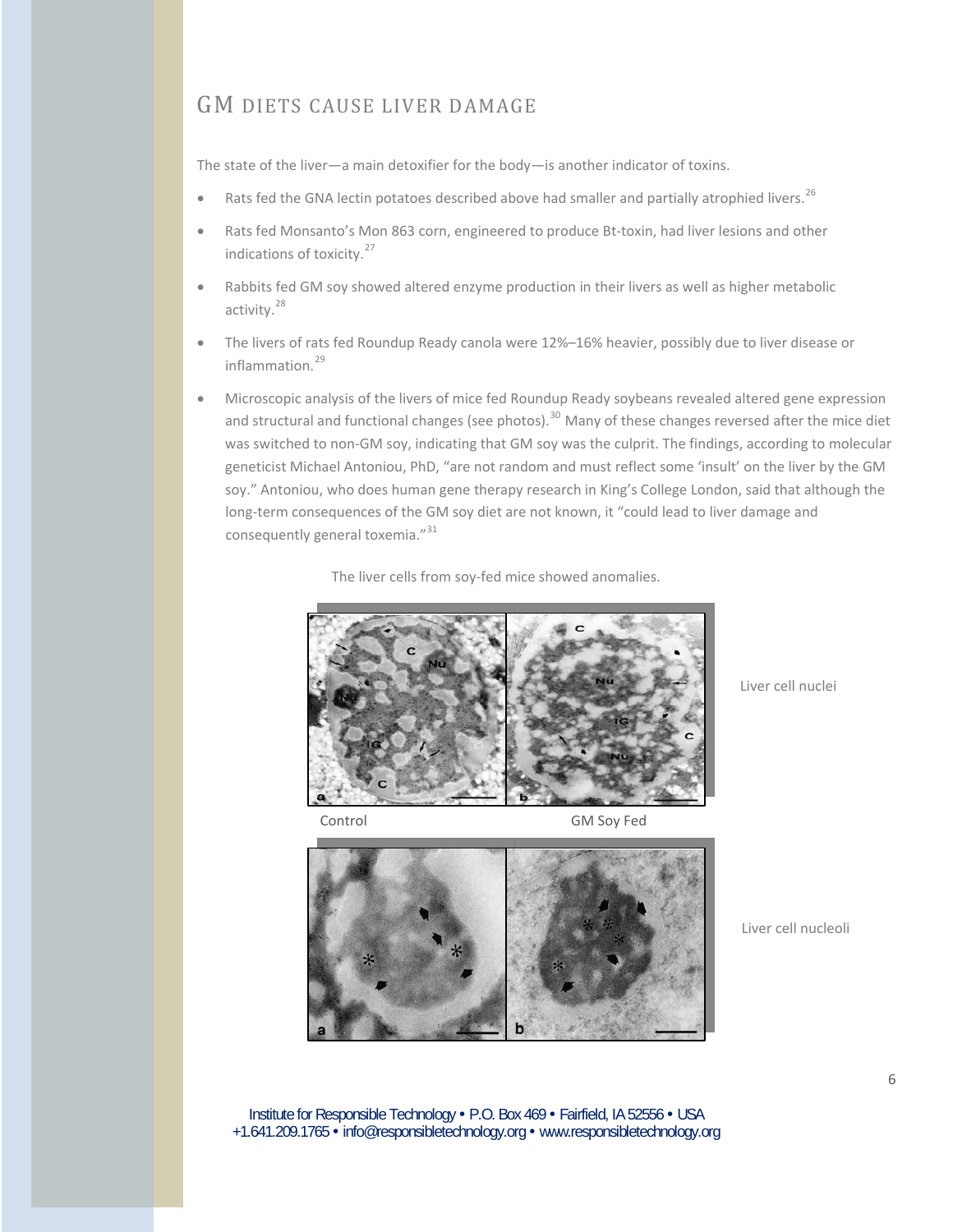The livers of soy-fed rats showed unique changes.



Rats fed Roundup Ready soybeans also showed structural changes in their livers.<sup>[32](#page-23-0)</sup>

#### GM FED ANIMALS HAD HIGHER DEATH RATES AND ORGAN DAMAGE

In the FlavrSavr tomato study, *a note in the appendix* indicated that 7 of 40 rats died within two weeks and were replaced.<sup>[33](#page-23-0)</sup> In another study, chickens fed the herbicide tolerant "Liberty Link" corn died at twice the rate of those fed natural corn.<sup>[34](#page-23-0)</sup> But in these two industry-funded studies, the deaths were dismissed without adequate explanation or follow‐up.

caused slower growth in the brain of rats.<sup>40</sup> In addition, the cells in the pancreas of mice fed Roundup Ready soy had profound changes and produced significantly less digestive enzymes;<sup>[35](#page-23-0)</sup> in rats fed a GM potato, the pancreas was enlarged.<sup>[36](#page-23-0)</sup> In various analyses of kidneys, GM‐fed animals showed lesions, toxicity, altered enzyme production or inflammation.<sup>[37](#page-23-0),[38](#page-23-0)</sup> Enzyme production in the hearts of mice was altered by GM soy.<sup>[39](#page-23-0)</sup> And GM potatoes

#### REPRODUCTIVE FAILURES AND INFANT MORTALITY

The testicles of both mice and rats fed Roundup Ready soybeans showed dramatic changes. In rats, the organs were dark blue instead of pink (see photos on next page).<sup>[41](#page-23-0)</sup> In mice, young sperm cells were altered.<sup>[42](#page-23-0)</sup> Embryos of GM soy‐fed mice also showed temporary changes in their DNA function, compared to those whose parents were fed non-GM soy.<sup>[43](#page-23-0)</sup>

Institute for Responsible Technology . P.O. Box 469 . Fairfield, IA 52556 . USA +1.641.209.1765 • info@responsibletechnology.org • www.responsibletechnology.org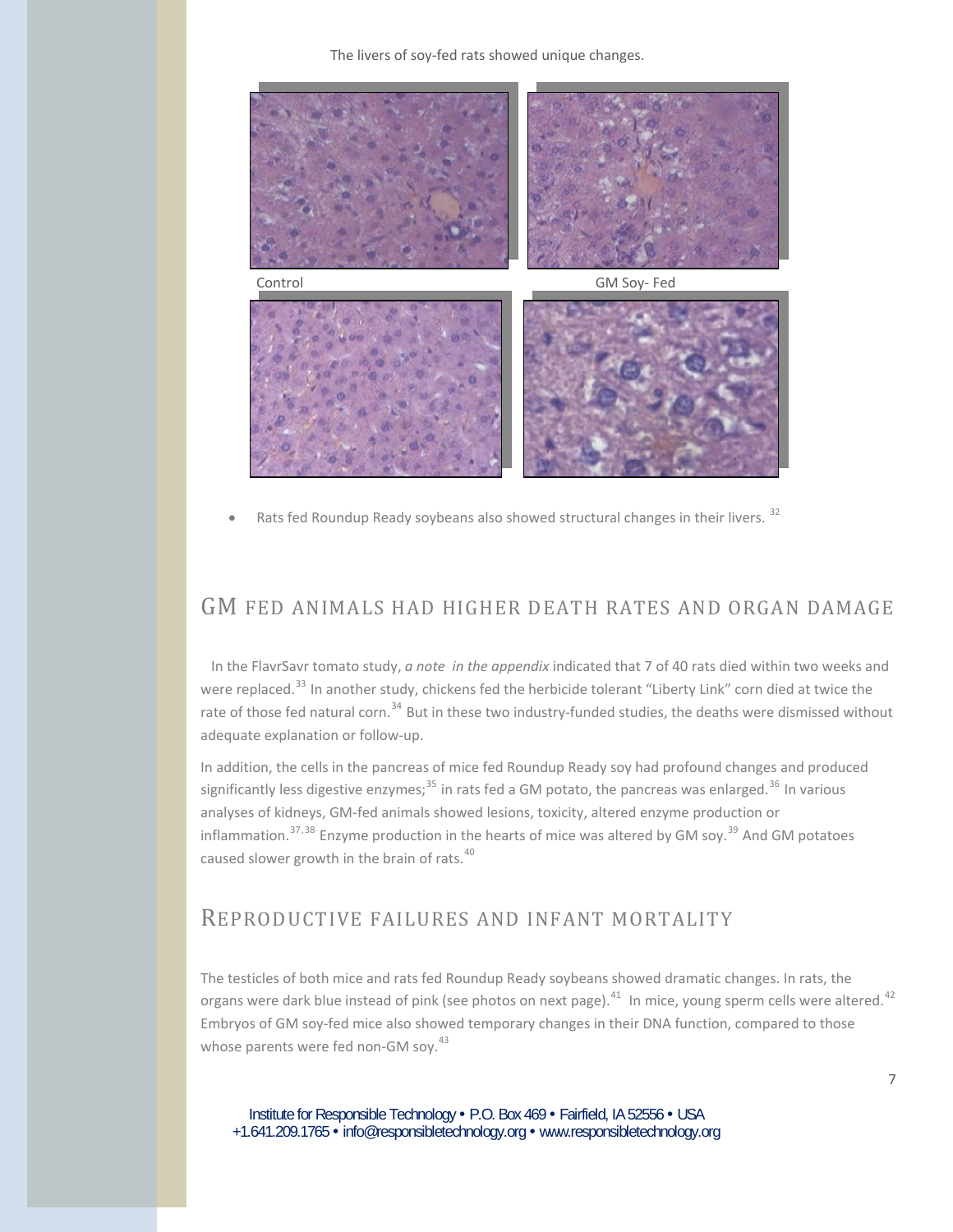The testicles of rats fed Roundup Ready soybeans were dark blue instead of pink, and the structure of the cells were significantly altered.





More dramatic results were discovered by a leading scientist at the Russian National Academy of sciences. Female rats were fed GM soy, starting two weeks before they were mated.

- Over a series of three experiments, 51.6 percent of the offspring from the GM-fed group died within the first three weeks, compared to 10 percent from the non‐GM soy group, and 8.1 percent for non‐soy controls.
- "High pup mortality was characteristic of every litter from mothers fed the GM soy flour."<sup>[44](#page-23-0)</sup>
- The average size and weight of the GM-fed offspring was quite a bit smaller (see photo on next page).  $45$
- In a preliminary study, the GM-fed offspring were unable to conceive.<sup>[46](#page-24-0)</sup>

After the three feeding trials, the supplier of rat food used at the Russian laboratory began using GM soy in their formulation. Since all the rats housed at the facility were now eating GM soy, no non-GM fed controls were available for subsequent GM feeding trials; follow‐up studies were canceled. *After two months on the* GM soy diet, however, the infant mortality rate of rats throughout the facility had skyrocketed to 55.3 percent *(99 of 179)*. [47](#page-24-0)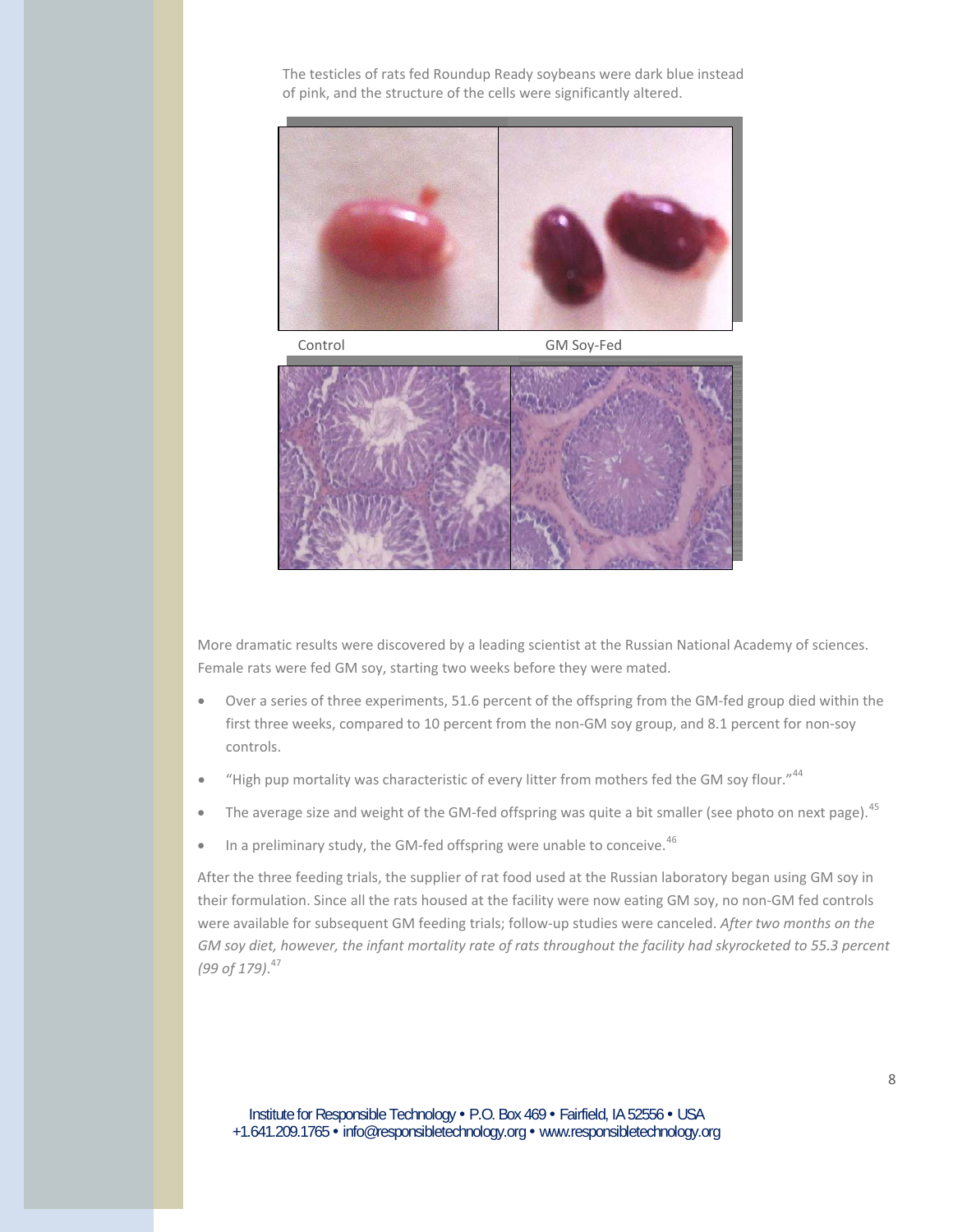

The 20 day old smaller rat, born of a mother fed GM soy, is quite a bit smaller than the 19 day‐old rat from the control group.

# FARMERS REPORT LIVESTOCK STERILITY AND DEATHS

About two dozen farmers reported that their pigs had reproductive problems when fed certain varieties of Bt corn. Pigs were sterile, had false pregnancies, or gave birth to bags of water. Cows and bulls also became sterile. Bt corn was also implicated by farmers in the deaths of cows, horses, water buffaloes, and chickens.<sup>[48](#page-24-0)</sup>

When Indian shepherds let their sheep graze continuously on Bt cotton plants, within 5-7 days, one out of four sheep died. There was an estimated 10,000 sheep deaths in the region in 2006, with more reported in 2007. Post mortems on the sheep showed severe irritation and black patches in both intestines and liver (as well as enlarged bile ducts). Investigators said preliminary evidence "strongly suggests that the sheep mortality was due to a toxin. . . . most probably Bt-toxin."<sup>[49](#page-24-0)</sup>

#### GM CROPS TRIGGER IMMUNE REACTIONS AND MAY CAUSE ALLERGIES

Allergic reactions occur when the immune system interprets something as foreign, different, and offensive, and reacts accordingly. All GM foods, by definition, have something foreign and different. And several studies show that they provoke reactions. Rats fed Monsanto's GM corn, for example, had a significant increase in blood cells related to the immune system.<sup>[50](#page-24-0)</sup> GM potatoes caused the immune system of rats to respond more slowly.<sup>[51](#page-24-0)</sup> And GM peas provoked an inflammatory response in mice, suggesting that it might cause deadly allergic reactions in people.<sup>[52](#page-24-0)</sup>

It might be difficult to identify whether GM foods were triggering allergic responses in the population, since very few countries conduct regular studies or keep careful records. One country that does have an annual evaluation is the UK. **Soon after GM soy was introduced into the British diet, researchers at the York**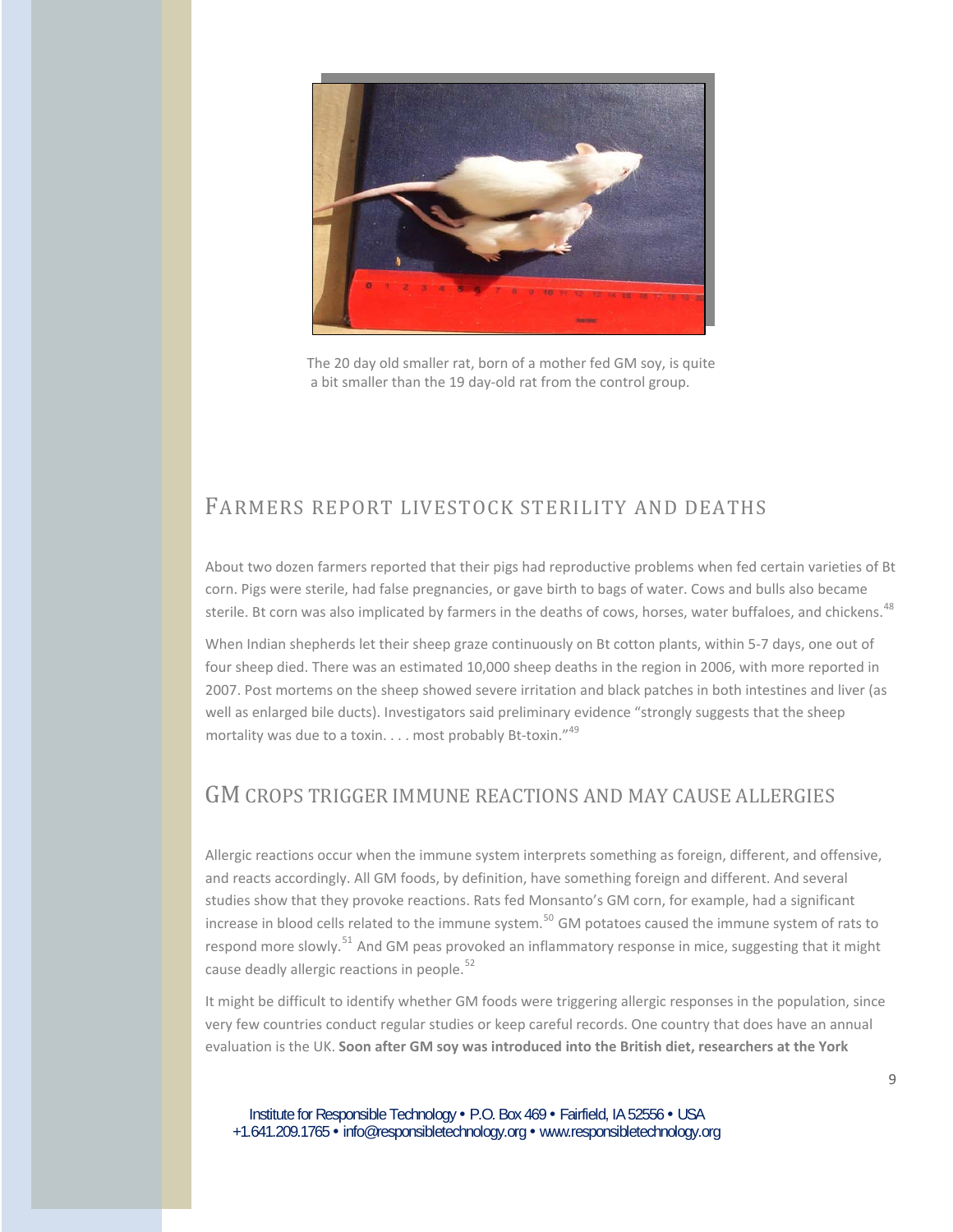**Laboratory reported that allergies to soy had skyrocketed by 50% in a single year**. [53](#page-24-0) Although no follow‐up studies were conducted to see if GM soy was the cause, there is evidence showing several ways in which it might have contributed to the rising incidence of allergies:

- The only significant variety of GM soy is Monsanto's "Roundup Ready" variety, planted in 89% of US soy acres. A foreign gene from bacteria (with parts of virus and petunia DNA) is inserted, which allows the plant to withstand Roundup herbicide. The protein produced by the bacterial gene has never been part of the human food supply. Because people aren't usually allergic to a food until they have eaten it several times, it would be difficult to know in advance if the protein was an allergen. Without a surefire method to identify allergenic GM crops, the World Health Organization (WHO) and others recommend examining the properties of the protein to see if they share characteristics with known allergens. One method is to compare the amino acid sequence of the novel protein with a database of allergens. If there is a match, according to the WHO, the GM crop should either not be commercialized or additional testing should be done. Sections of the protein produced in GM soy *are* identical to shrimp and dust mite allergens.<sup>[54](#page-24-0)</sup> but the soybean was introduced before WHO criteria were established and the recommended additional tests were not conducted. If the protein does trigger reactions, the danger is compounded by the finding that the Roundup Ready gene transfers into the DNA of human gut bacteria and may continuously produce the protein from within our intestines.<sup>[55](#page-24-0)</sup>
- In addition to the herbicide tolerant protein, GM soybeans contain a unique, unexpected protein, which likely came about from the changes incurred during the genetic engineering process. Scientists found that this new protein was able to bind with IgE antibodies, suggesting that it may provoke dangerous allergic reactions. The same study revealed that one human subject showed a skin prick immune response only to GM soy, but not to natural soy.<sup>[56](#page-24-0)</sup> Another study showed that the levels of one known soy allergen, called trypsin inhibitor, were as much as seven times higher in cooked GM soy compared to a non-GM control.<sup>[57](#page-24-0)</sup>
- GM soy also produces an unpredicted side effect in the pancreas of mice—the amount of digestive enzymes produced is dramatically reduced.<sup>[58](#page-24-0)</sup> If a shortage of enzymes caused food proteins to breakdown more slowly, then they have more time to trigger allergic reactions. Thus, digestive problems from GM soy might promote allergies to a wide range of proteins, not just soy.
- The higher amount of Roundup herbicide residues on GM soy might create reactions in consumers. In fact, many of the symptoms identified in the UK soy allergy study are among those related to glyphosate exposure. [The allergy study identified irritable bowel syndrome, digestion problems, chronic fatigue, headaches, lethargy, and skin complaints, including acne and eczema, all related to soy consumption. Symptoms of glyphosate exposure include nausea, headaches, lethargy, skin rashes, and burning or itchy skin. It is also possible that glyphosate's breakdown product AMPA, which accumulates in GM soybeans after each spray, might contribute to allergies.]

It is interesting to note that in the five years immediately after GM soy was introduced, US peanut allergies doubled. It is known that a protein in natural soybeans cross-reacts with peanut allergies, i.e. soy may trigger reactions in some people who are allergic to peanuts.<sup>[59](#page-24-0)</sup> Given the startling increase in peanut allergies, scientists should investigate whether this cross-reactivity has been amplified in GM soy.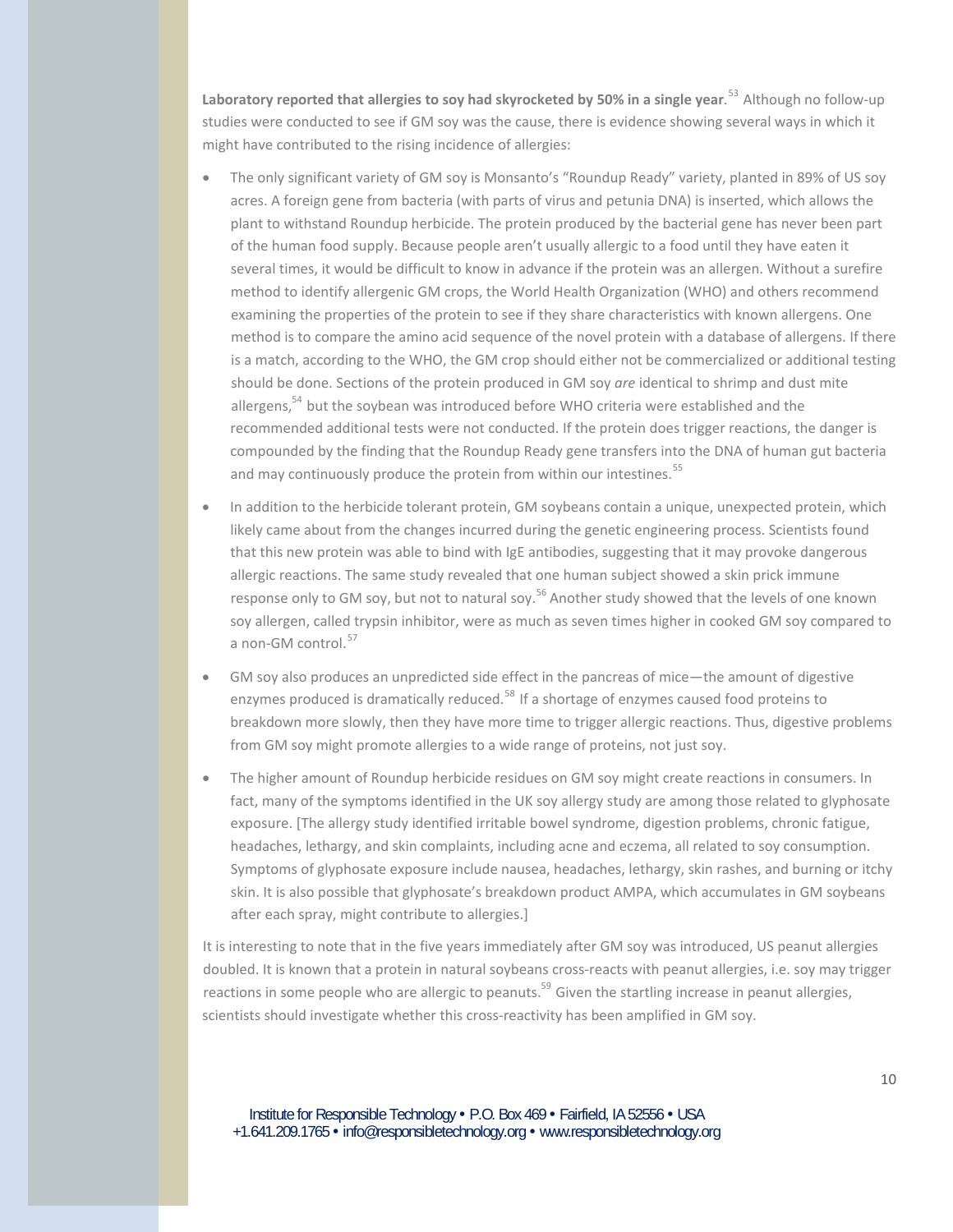#### BT-TOXIN, PRODUCED IN GM CORN AND COTTON, MAY CAUSE ALLERGIES

For years, organic farmers and others have sprayed crops with solutions containing natural Bt bacteria as a method of insect control. The toxin creates holes in their stomach and kills them. Genetic engineers take the gene that produces the toxin in bacteria and insert it into the DNA of crops so that the plant does the work, not the farmer. The fact that we consume that toxic pesticide in every bite of Bt corn is hardly appetizing.

Biotech companies claim that Bt‐toxin has a history of safe use, is quickly destroyed in our stomach, and wouldn't react with humans or mammals in any event. Studies verify, however, that natural Bt‐toxin is *not* fully destroyed during digestion and *does* react with mammals. Mice fed Bt-toxin, for example, showed an immune response as potent as cholera toxin,  $^{60}$  $^{60}$  $^{60}$ , became immune sensitive to formerly harmless compounds, <sup>[61](#page-24-0)</sup> and had damaged and altered cells in their small intestines. <sup>[62](#page-24-0)</sup> Moreover, when natural Bt was systems or preexisting allergies may be particularly susceptible to the effects of Bt."<sup>70</sup> sprayed over areas around Vancouver and Washington State to fight gypsy moths, about 500 people reported reactions—mostly allergy or flu-like symptoms.<sup>[63](#page-24-0),[64](#page-24-0)</sup> Farm workers and others also report serious reactions<sup>[65 66 67 68 69](#page-24-0)</sup> and authorities have long acknowledged that "people with compromised immune

The Bt-toxin produced in GM crops is "vastly different from the bacterial [Bt-toxins] used in organic and traditional farming and forestry."<sup>[71](#page-25-0)</sup> The plant produced version is designed to be more toxic than natural varieties, $^{72}$  $^{72}$  $^{72}$  and is about 3,000-5,000 times more concentrated than the spray form. And just like the GM soy protein, the Bt protein in GM corn varieties has a section of its amino acid sequence identical to a known allergen (egg yolk). The Bt protein also fails other allergen criteria recommended by the WHO, i.e. the protein is too resistant to break down during digestion and heat.

If Bt‐toxin causes allergies, then gene transfer carries serious ramifications. *If Bt genes relocate to human gut bacteria, our intestinal flora may be converted into living pesticide factories, possibly producing Bt‐toxin inside of us year after year.* The UK Joint Food Safety and Standards Group also described gene transfer from a different route. They warned that genes from inhaled pollen might transfer into the DNA of bacteria in the respiratory system.<sup>[73](#page-25-0)</sup> Although no study has looked into that possibility, pollen from a Bt cornfield appears to have been responsible for allergic‐type reactions.

In 2003, during the time when an adjacent Bt cornfield was pollinating, virtually an entire Filipino village of about 100 people was stricken by mysterious skin, respiratory, and intestinal reactions.<sup>[74](#page-25-0)</sup> The symptoms started with those living closest to the field and spread to those further away. Blood samples from 39 individuals showed antibodies in response to *Bt*‐toxin, supporting—but not proving—a link. When the same corn was planted in four other villages the following year, however, the symptoms returned in all four areas—only during the time of pollination.<sup>[75](#page-25-0)</sup>

Bt-toxin might also trigger reactions by skin contact. In 2005, a medical team reported that hundreds of agricultural workers in India are developing allergic symptoms when exposed to Bt cotton, but not when axposed to natural varieties.<sup>[76](#page-25-0)</sup> They say reactions come from picking the cotton, cleaning it in factories, loading it onto trucks, or even leaning against it. Their symptoms are virtually identical to those described by the 500 people in Vancouver and Washington who were sprayed with Bt (see table on next page).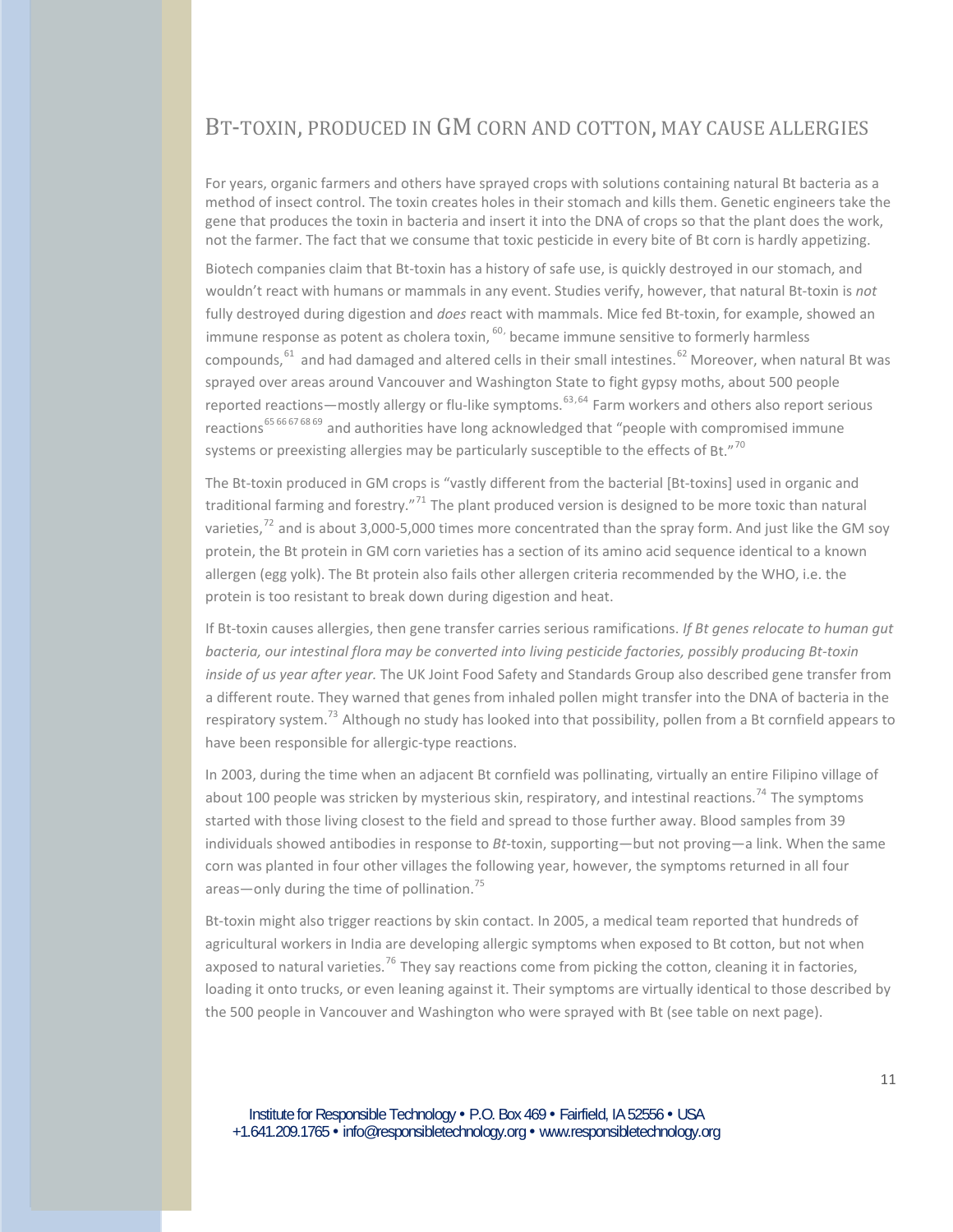|                  | <b>Upper respiratory</b>                            | <b>Eves</b> | Skin                                                   | <b>Overall</b>                |
|------------------|-----------------------------------------------------|-------------|--------------------------------------------------------|-------------------------------|
| <b>Bt Spray</b>  | Sneezing,<br>runny nose,<br>exacerbations of asthma | Watery, red | Itching, burning,<br>inflammation,<br>red,<br>swelling | Fever,<br>some in<br>hospital |
| <b>Bt Cotton</b> | Sneezing,<br>runny nose                             | Watery, red | Itching, burning,<br>eruptions,<br>red, swelling       | Fever,<br>some in<br>hospital |

#### GOVERNMENT EVALUATIONS MISS MOST HEALTH PROBLEMS

Although the number of safety studies on GM foods is quite small, it has validated the concerns expressed by FDA scientists and others. Unfortunately, government safety assessments worldwide are not competent to even *identify* most of the potential health problems described above, let alone protect its citizens from the effects.**[77](#page-25-0)**

A [2000](#page-25-0) review of approved GM crops in Canada by professor E. Ann Clark, PhD, for example, reveals that l 70% (28 of 40) "of the currently available GM crops . . . have not been subjected to any actual lab or anima extracted from the actual GM plant. Rather, it was manufactured in genetically engineered bacteria. This unpredicted changes in the GM protein, transfer of genes to bacteria or human cells, excessive herbicide showing lack of harm to fed livestock, or that meat and milk from livestock fed on GM feedstuffs are safe?"<sup>78</sup> toxicity testing, either as refined oils for direct human consumption or indirectly as feedstuffs for livestock. The same finding pertains to all three GM tomato decisions, the only GM flax, and to five GM corn crops." In the remaining 30% (12) of the other crops tested, animals were *not* fed the whole GM feed. They were given just the isolated GM protein that the plant was engineered to produce. But even this protein was not method of testing would never identify problems associated with collateral damage to GM plant DNA, residues, or accumulation of toxins in the food chain, among others. Clark asks, "Where are the trials

Australia New Zealand (FSANZ) also overlook serious potential problems, including cancer, birth defects, or Epidemiologist and GM safety expert Judy Carman, PhD, MPH, shows that assessments by Food Safety long-term effects of nutritional deficiencies.<sup>[79](#page-25-0)</sup>

"A review of twelve reports [covering](#page-25-0) twenty-eight GM crops - four soy, three corn, ten potatoes, eight corn varieties had gone untested on animals. Some seventeen foods involved testing with only a single oral that had been genetically engineered to appear [the GM protein], not the whole food. Such testing assumes canola, one sugar beet and two cotton—revealed no feeding trials on people. In addition, one of the GM gavage (a type of forced‐feeding), with observation for seven to fourteen days, and only of the substance that the only new substance that will appear in the food is the one genetically engineered to appear, that the GM plant-produced substance will act in the same manner as the tested substance that was obtained from

Institute for Responsible Technology . P.O. Box 469 . Fairfield, IA 52556 . USA +1.641.209.1765 • info@responsibletechnology.org • www.responsibletechnology.org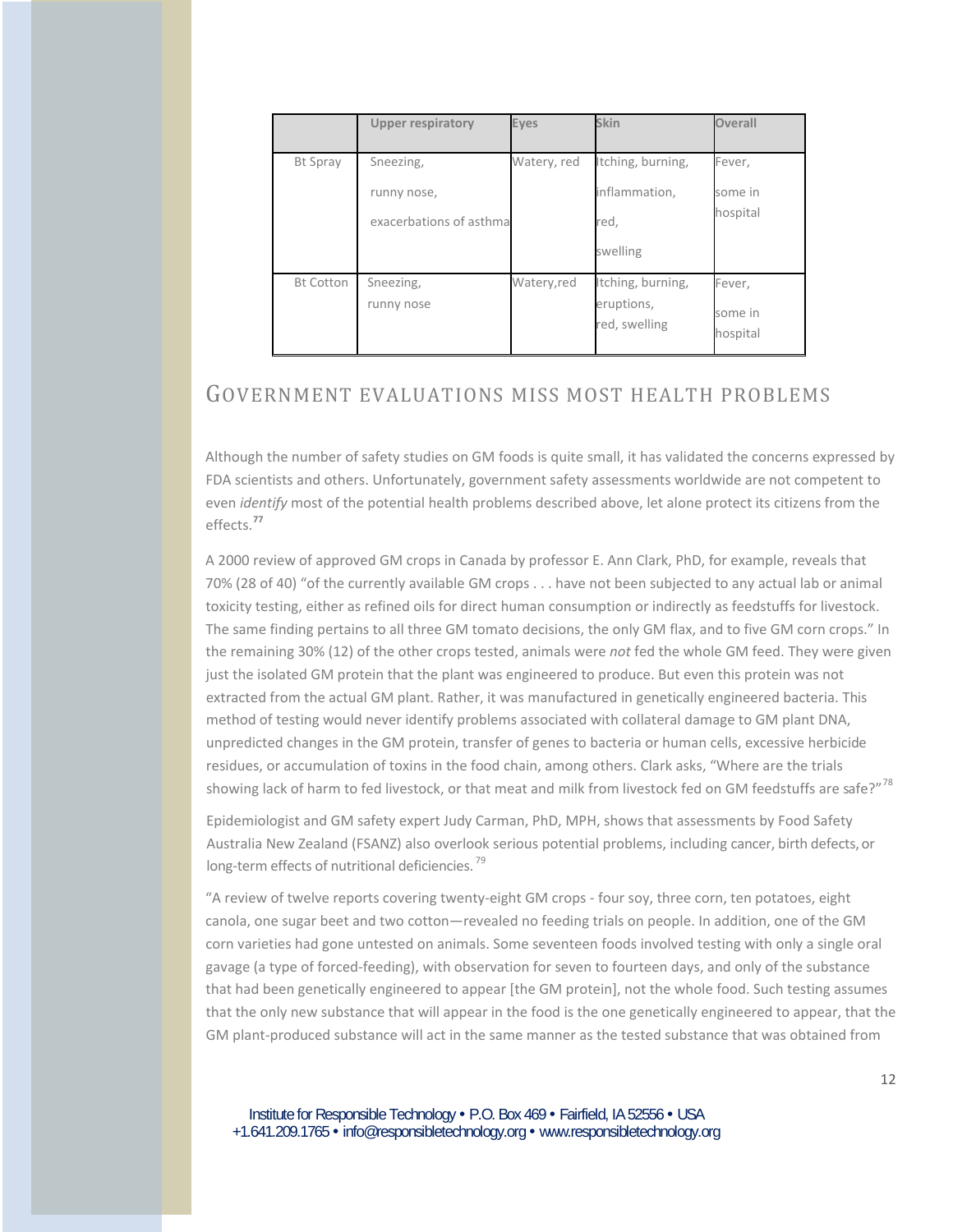another source [GM bacteria], and that the substance will create disease within a few days. All are untested hypotheses and make a mockery of GM proponents' claims that the risk assessment of GM foods is based on sound science. Furthermore, where the whole food was given to animals to eat, sample sizes were often very low—for example, five to six cows per group for Roundup Ready soy—and they were fed for only four weeks."[80](#page-25-0)

Dr. [Carman](#page-25-0) points out that GM "experiments used some very unusual animal models for human health, such measures of human health, such as abdominal fat pad weight, total de-boned breast meat yield, and milk , she says that there was no proper evaluation of "biochemistry, immunology, tissue pathology, and gut, liver as chickens, cows, and trout. Some of the measurements taken from these animals are also unusual production." In her examination of the full range of submittals to authorities in Australia and New Zealand, and kidney function."[81](#page-25-0) Writing on behalf of the Public Health Association of Australia, Dr. Carman says, "The effects of feeding people high concentrations of the new protein over tens of years cannot be determined by feeding 20 mice a single oral gavage of a given high concentration of the protein and taking very basic data for 13-14 days."<sup>[82](#page-25-0)</sup>

### THE FDA'S FAKE SAFETY ASSESSMENTS

Submissions to the US Food and Drug Administraion (FDA) may be worse than in other countries, since the agency doesn't actually require *any* data. Their policy says that biotech companies can determine if their own e errors in company‐submitted data summaries, provides insufficient testing guidance, and does not requir foods are safe. Anything submitted is voluntary and, according to former Environmental Protection Agency scientist Doug Gurian‐Sherman, PhD, "often lack[s] sufficient detail, such as necessary statistical analyses needed for an adequate safety evaluation." Using Freedom of Information Requests, Dr. Gurian‐Sherman analyzed more than a fourth of the data summaries (14 of 53) of GM crops reviewed by the FDA. He says, "The FDA consultation process does not allow the agency to require submission of data, misses obvious sufficiently detailed data to enable the FDA to assure that GE crops are safe to eat."<sup>[83](#page-25-0)</sup> Similarly, a Friends of the Earth review of company and FDA documents concluded:

"If industry chooses to submit faulty, unpublishable studies, it does so without consequence. If it should unknown. If a corporation chooses to ignore scientifically sound testing standards . . . then faulty tests are regulation, the 'competent' agencies rarely if ever (know how to) conduct independent research to verify or respond to an agency request with deficient data, it does so without reprimand or follow-up.... If a company finds it disadvantageous to characterize its product, then its properties remain uncertain or conducted instead, and the results are considered legitimate. In the area of genetically engineered food supplement industry findings."<sup>[84](#page-25-0)</sup>

At the end of the [consultation,](#page-25-0) the FDA doesn't actually approve the crops. Rather, they issue a letter that includes a statement such as the following:

"Based on the safety and nutritional assessment you have conducted, it is our understanding that Monsanto has concluded that corn products derived from this new variety are not materially different in composition, safety, and other relevant parameters from corn currently on the market, and that the genetically modified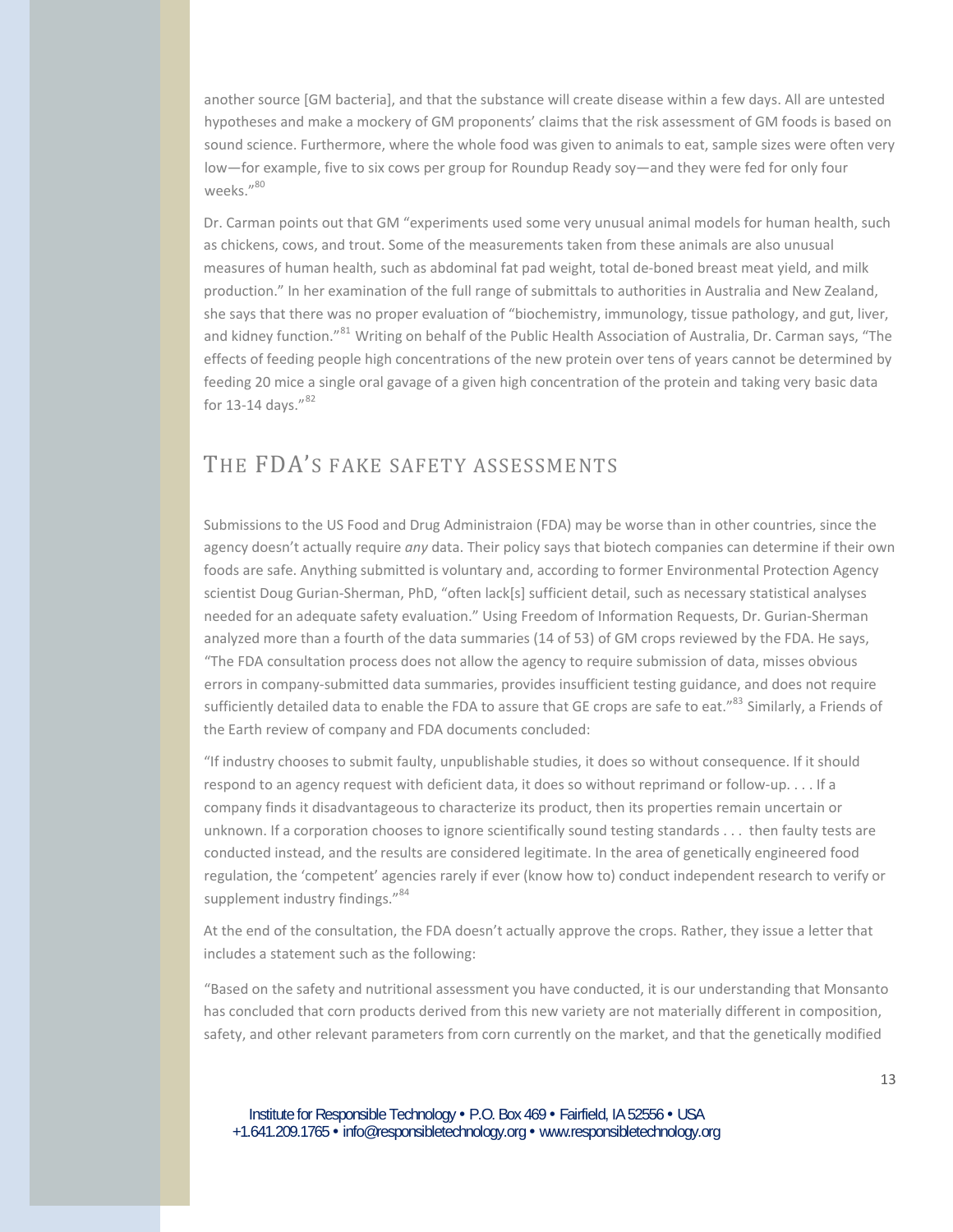corn does not raise issues that would require premarket review or approval by FDA. . . . As you are aware, it is Monsanto's responsibility to ensure that foods marketed by the firm are safe, wholesome and in compliance with all applicable legal and regulatory requirements."[85](#page-25-0)

#### COMPANY RESEARCH IS SECRET, INADEQUATE, AND FLAWED

The unpublished industry studies submitted to regulators are typically kept secret based on the claim that it is "confidential business information." The Royal Society of Canada is one of many organizations that condemn this practice. They wrote:

"In the judgment of the Expert Panel, the more regulatory agencies limit free access to the data upon which review by scientific peers. Peer review and independent corroboration of research findings are axioms of the their decisions are based, the more compromised becomes the claim that the regulatory process is 'science based.' This is due to a simple but well‐understood requirement of the scientific method itself—that it be an open, completely transparent enterprise in which any and all aspects of scientific research are open to full scientific method, and part of the very meaning of the objectivity and neutrality of science."<sup>[86](#page-25-0)</sup>

Whenever private submissions *are* made public through lawsuits or Freedom of Information Act Requests, it StarLink corn was found to have contaminated the food supply, the corn's producer, Aventis CropScience, member, Dean Metcalfe, MD,—the government's top allergist—said during a hearing, "Most of us review for becomes clear why companies benefit from secrecy. The quality of their research is often miserable, incompetent, and unacceptable for peer-review. In 2000, for example, after the potentially allergenic presented wholly inadequate safety data to the EPA's scientific advisory panel. One frustrated panel a lot of journals. And if this were presented for publication in the journals that I review for, it would be sent back to the authors with all of these questions. It would be rejected."<sup>[87](#page-25-0)</sup>

### UNSCIENTIFIC ASSUMPTIONS ARE THE BASIS OF APPROVALS

Professor Clark, who analyzed submissions to Canadian regulators, concluded, "Most or all of the conclusions sequence just 5 to 25 amino acids,"<sup>[88](#page-25-0)</sup> even if the protein has more than 600 in total. If the short sample matches what is expected, they assume that the rest are also fine. If they are wrong, however, a rearranged of food safety for individual GM crops are based on inferences and assumptions, rather than on actual testing." For example, rather than actually testing to see if the amino acid sequence produced by their inserted gene is correct, "the standard practice," according to research analyst William Freese, "is to protein could be quite dangerous.

Monsanto's submission to Australian regulators on their high lysine GM corn provides an excellent example of overly optimistic assumptions used in place of science. The gene inserted into the corn produces a protein that is naturally found in soil. Monsanto claimed that since people consume small residues of soil on fruits and vegetables, the protein has a history of safe consumption. Based on the amount of GM corn protein an average US citizen would consume (if all their corn were Monsanto's variety), they would eat up to 4 trillion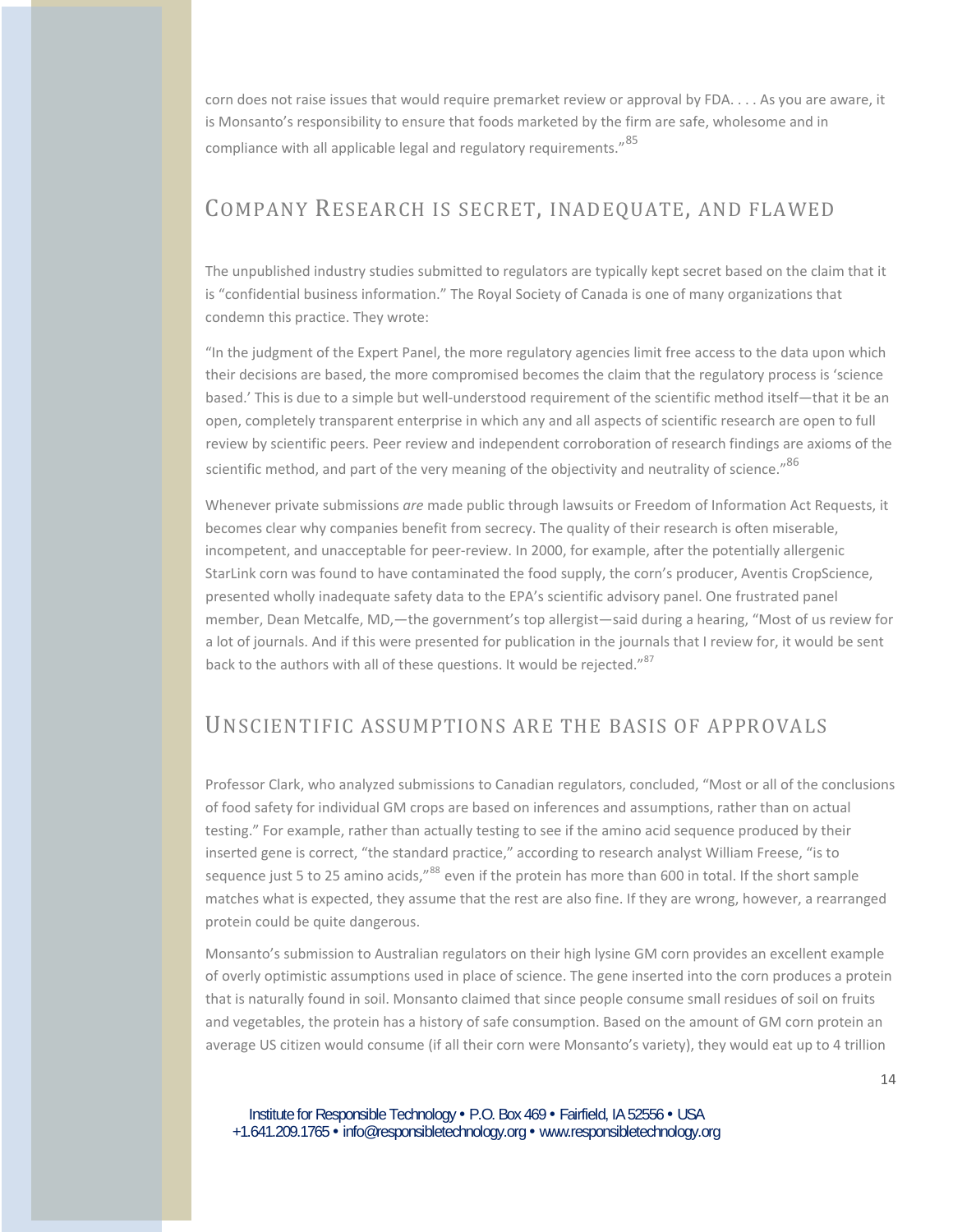times the amount normally consumed through soil. In other words, "for equivalent exposure" of the protein from soil "people would have to eat . . . nearly as much as 10,000kg [22,000 pounds, every] second 24 hours a day seven days a week."<sup>[89](#page-25-0)</sup>

#### STUDIES ARE RIGGED TO AVOID FINDING PROBLEMS

In addition, to relying on untested assumptions, industry-funded research is often designed specifically to nutritional components (i.e. protein content, total dietary fiber, acid detergent fiber, and neutral detergent force a conclusion of safety. In the high lysine corn described above, for example, the levels of certain fiber) were far outside the normal range for corn. Instead of comparing their corn to normal controls, which would reveal this disparity, Monsanto compared it to obscure corn varieties that were also substantially outside the normal range *on precisely these values*. Thus, their study found no statistical differences *by design*.

When independent researchers published a study in July 1999 showing that GM soy contains 12%-14% less phytoestrogen levels vary too much to even carry out a statistical analysis. Researchers failed to disclose, cancer-fighting phytoestrogens, Monsanto responded with its own study, concluding that soy's however, that they had instructed the laboratory to use an obsolete method of detection—one that had been prone to highly variable results.<sup>[90](#page-25-0)</sup>

When Aventis [prepared](#page-25-0) samples to see if the potential allergen in StarLink corn remained intact after cooking, instead of using the standard 30-minute treatment, they heated corn for two hours.<sup>[91](#page-25-0)</sup>

To show that [pasteurization](#page-25-0) destroyed bovine growth hormone in milk from cows treated with rbGH, **92** spiked the milk with a huge amount of the hormone and repeated the long pasteurization, destroying 90%. scientists pasteurized the milk 120 times longer than normal. Unable to destroy more than 19%, they then (The FDA reported that [pasteurization](#page-25-0) destroys 90% of the hormone.**93**[\)](#page-25-0)

To demonstrate that injections of rbGH did not interfere with cow's fertility, Monsanto apparently added cows to the study that were pregnant prior to injection.**[94](#page-26-0)**

And in order to prove that the [protein](#page-26-0) from their GM crops breaks down quickly during simulated digestion, biotech companies used thousands of times the amount of digestive enzymes and a much stronger acid compared to that recommended by the World Health Organization.**[95](#page-26-0)**

Other methods used to hide problems are varied and plentiful. For example, researchers:

- Use highly variable animal starting weights to hinder detection of food‐related changes
- Keep feeding studies short to miss long‐term impacts •
- Test effects of Roundup Ready soybeans that have not been sprayed with Roundup
- Avoid feeding animals the actual GM crop, but give them instead a single dose of the GM protein that was produced inside GM bacteria •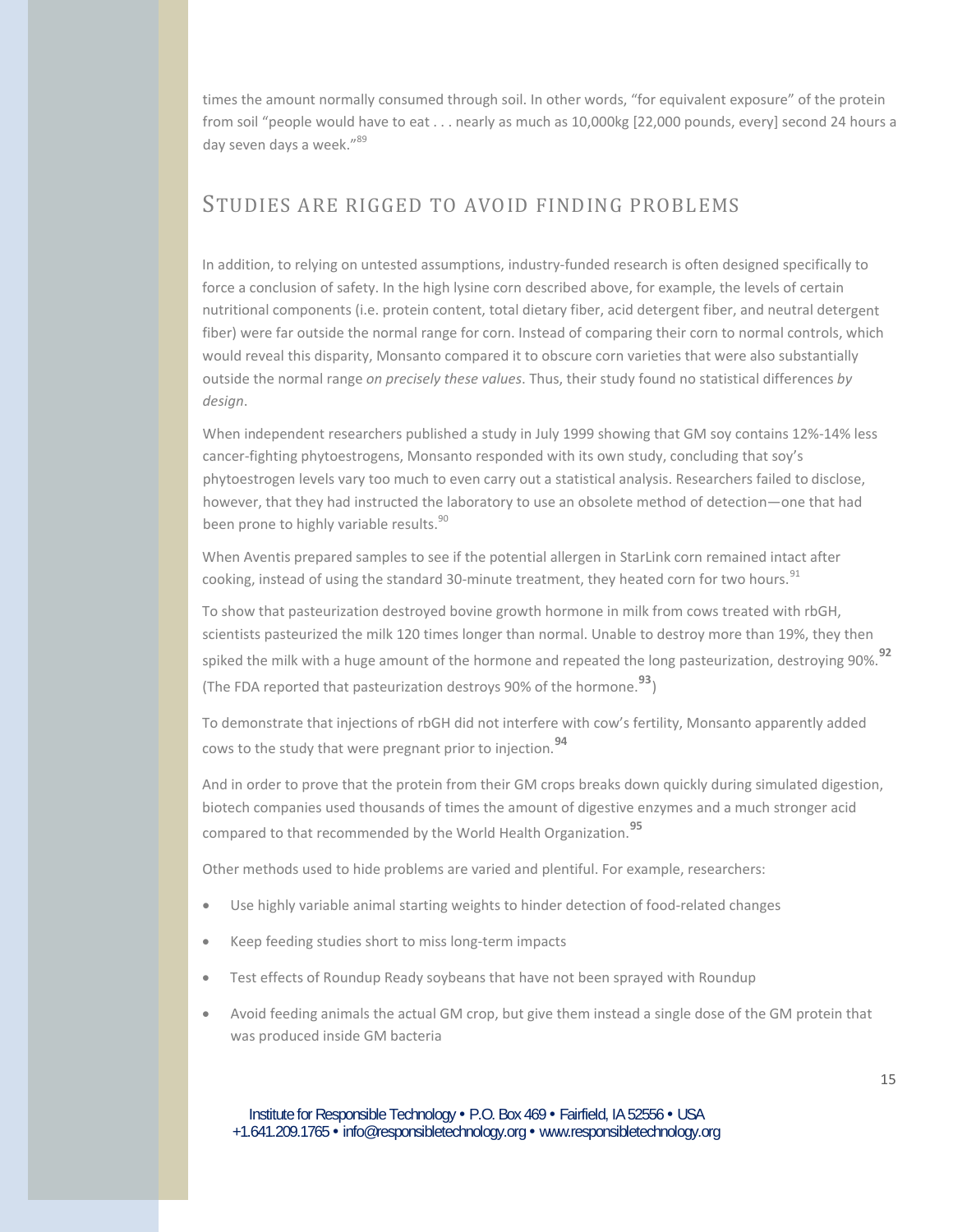- Use too few subjects to derive statistically significant results
- Use poor statistical methods or simply leave out essential methods, data, or statistics
- Use irrelevant control groups, and employ insensitive evaluation techniques

# ROUNDUP READY SOYBEANS: CASE STUDY OF FLAWED RESEARCH

Monsanto's 1996 *Journal of Nutrition* studies on Roundup Ready soybeans<sup>96,97</sup> provide plenty of examples of scientific transgressions. Although the study has been used often by the industry as validation for safety claims, experts working in the field were not impressed. For example, Dr. Arpad Pusztai was commissioned at the time by the UK government to lead a 20 member consortium in three institutions to develop rigorous testing protocols on GM foods—protocols that were never implemented. Dr. Pusztai, who had published several studies in that same nutrition journal, said the Monsanto paper was not "up to the normal journal standards." He said, "It was obvious that the study had been designed to avoid finding any problems. Everybody in our consortium knew this." Some of the flaws include:

- Researchers tested GM soy on mature animals, not young ones. Young animals use protein to build their muscles, tissues, and organs. Problems with GM food could therefore show up in organ and body weight. But adult animals use the protein for tissue renewal and energy. "With a nutritional study on mature animals," says Dr. Pusztai, "you would never see any difference in organ weights even if the food turned out to be anti‐nutritional. The animals would have to be emaciated or poisoned to show anything."
- If there were an organ development problem, the study wouldn't have picked it up since the researchers didn't even weigh the organs.
- two others, they diluted their GM soy six- and twelve-fold. <sup>98</sup> Scientists Ian Pryme, PhD, of Norway and Rolf Lembcke, PhD, of Denmark wrote, the "level of the GM soy was too low, and would probably ensure • In one of the trials, researchers substituted only one tenth of the natural protein with GM soy protein. In that any possible undesirable GM effects did not occur."
- reviewed feeding studies on GM foods (10 as of 2003), also pointed out that the percentage of protein in the feed used in the Roundup Ready study was "artificially too high." This "would almost certainly mask, or at least effectively reduce, any possible effect of the [GM soy]." They said it was "highly likely that all • Pryme and Lembcke, who published a paper in *Nutrition and Health* that analyzed all published peer‐ GM effects would have been diluted out."<sup>[99](#page-26-0)</sup>
- the same time in the same location. [Monsant](#page-26-0)o, however, pooled data from several locations, which makes it difficult for differences to be statistically significant. Nonetheless, the data revealed significant • Proper [compositional](#page-26-0) studies filter out effects of weather or geography by comparing plants grown at differences in the ash, fat, and carbohydrate content. Roundup Ready soy meal also contained 27% more trypsin inhibitor, a potential allergen. Also, cows fed GM soy produced milk with a higher fat content, demonstrating another disparity between the two types of soy.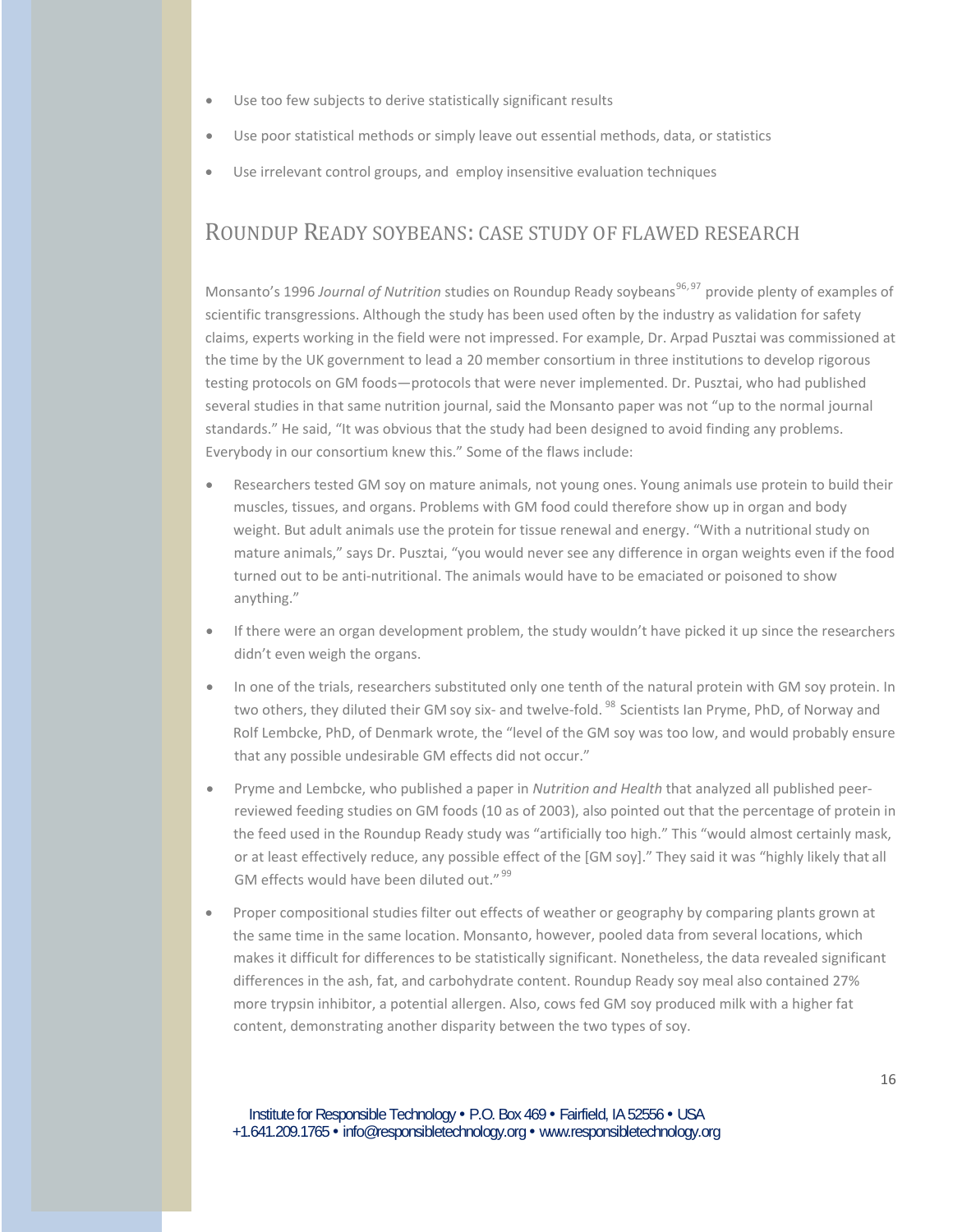- included in the paper. Years after the study appeared, medical writer Barbara Keeler recovered the data that had been omitted. It showed that Monsanto's GM soy had significantly lower levels of protein, a • One field trial, however, did grow GM and non‐GM plants next to each other, but this data was not fatty acid, and phenylalanine, an essential amino acid. Also, toasted GM soy meal contained nearly twice the amount of a lectin—a substance that may interfere with the body's ability to assimilate other nutrients. And the amount of trypsin inhibitor in cooked GM soy was as much as seven times higher than in a cooked non‐GM control.
- Lembcke, "No data were given for most of the parameters." The study also omitted many details normally required for a published paper. According to Pryme and
- protein from the soybeans. Instead, they derived it from GM bacteria, claiming the two forms of protein • And when researchers tested the effects of Roundup Ready protein on animals, they didn't extract the were equivalent. There are numerous ways, however, in which the protein in the soy may be different. In fact, nine years after this study was published, another study showed that the gene inserted into the soybeans produced unintended aberrant RNA strands, meaning that the protein may be quite different than what was intended. $100$

peer-[reviewed](#page-26-0) animal feeding studies that were "performed more or less in collaboration with private In Pryme and [Lembcke's](#page-26-0) analysis, it came as no surprise that this Monsanto study, along with the other four companies," reported no negative effects of the GM diet. "On the other hand," they wrote, "adverse effects were reported (but not explained) in [the five] independent studies." They added, "It is remarkable that these effects have all been observed after feeding for only  $10-14$  days." $101$ 

#### TOXIC GM FOODS COULD HAVE BEEN APPROVED

Two GM foods whose commercialization was stopped because of negative test results give a chilling example of what may be getting through. Rats fed GM potatoes had potentially precancerous cell growth in the easily have been approved. The problems were only discovered because the researchers used advanced tests t that were never applied to GM crops already on the market. Both would have passed the normal tests tha stomach and intestines, less developed brains, livers, and testicles, partial atrophy of the liver, and damaged immune systems.<sup>[102](#page-26-0)</sup> GM peas provoked an inflammatory response in mice, suggesting that the peas might trigger a deadly anaphylactic shock in allergic humans.<sup>[103](#page-26-0)</sup> Both of these dangerous crops, however, could companies typically use to get their products approved.

Ironically, when Monsanto was asked to comment on the pea study, their spokesperson said it demonstrated that the regulatory system works. He failed to disclose that none of his company's GM crops had been put through such rigorous tests.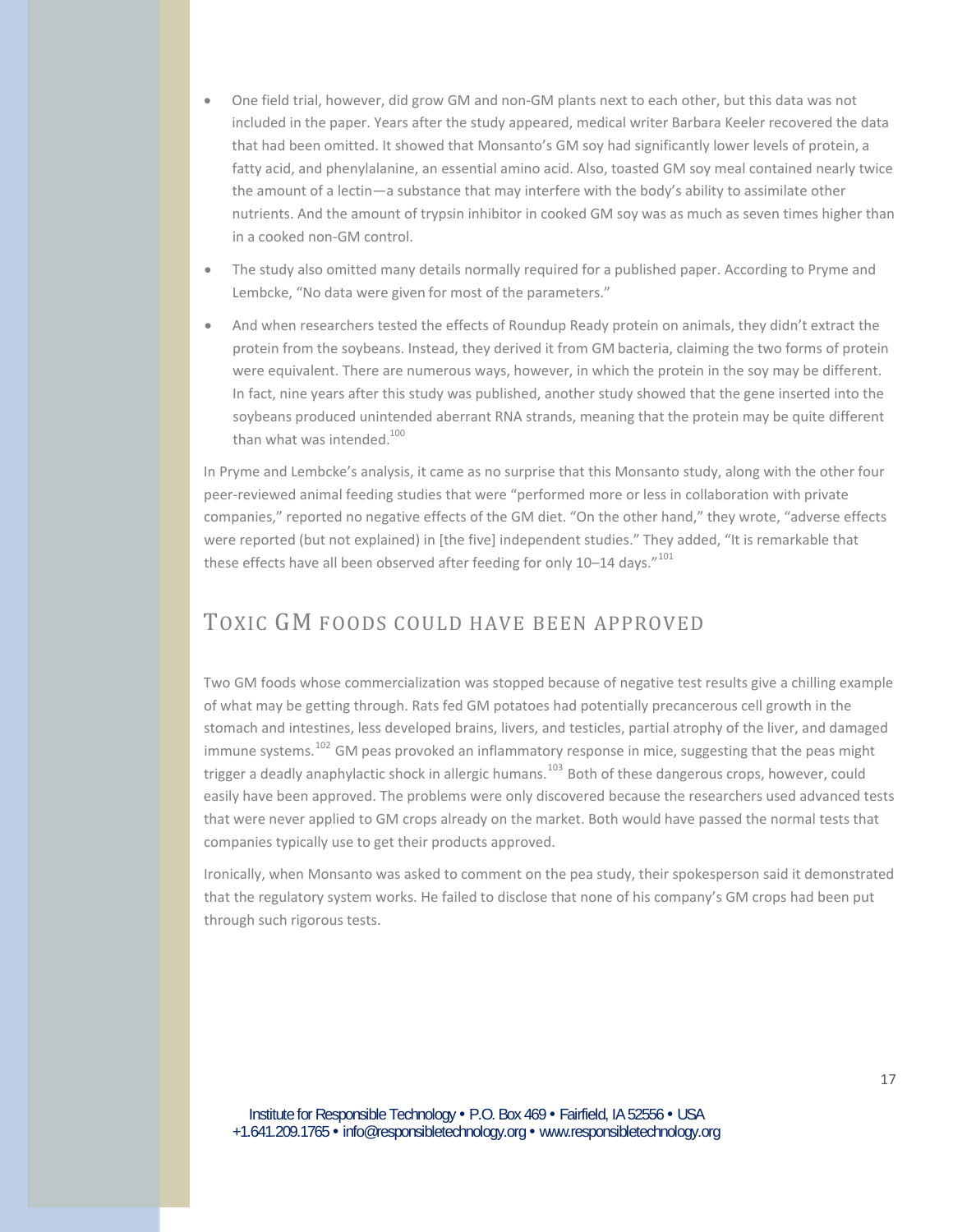#### RAMPANT, UNRELENTING INDUSTRY BIAS

Industry‐funded research that favors the funders is not new. Bias has been identified across several industries. In pharmaceuticals, for example, positive results are four times more likely if the drug's manufacturer funds the study.<sup>[104](#page-26-0)</sup> When companies pay for the economic analyses of their own cancer drugs, the results are eight times more likely to be favorable.<sup>[105](#page-26-0)</sup> Compared to drug research, the potential for industry manipulation in GM crop studies is considerably higher. Unlike pharmaceutical testing, GM research has no standardized procedures dictated by regulators. GM studies are not usually published in peerreviewed journals and are typically kept secret by companies and governments. There is little money available for rigorous independent research, so company evidence usually goes unchallenged and unverified. Most importantly, whereas drugs *can* show serious side‐effects and still be approved, GM food cannot. There is no tolerance for adverse reactions; feeding trials *must* show no problems.

Thus, when industry studies show problems (in spite of their efforts to avoid them), serious adverse reactions and even deaths among GM‐fed animals are ignored or dismissed as "not biologically significant" or due to "natural variations." In the critical arena of food safety research, the biotech industry is without accountability, standards, or peer-review. They've got bad science down to a science.

### PROMOTING AND REGULATING DON'T MIX

While such self-serving behavior may be expected from corporations, how come government bodies let such blatant scientific contortions pass without comment? One reason is that several regulatory agencies are also charged with promoting the interests of biotechnology. This is the official position of the FDA and other US government bodies, for example. Suzanne Wuerthele, PhD, a US EPA toxicologist, says, "This technology is being promoted, in the face of concerns by respectable scientists and in the face of data to the contrary, by the very agencies which are supposed to be protecting human health and the environment. The bottom line in my view is that we are confronted with the most powerful technology the world has ever known, and it is being rapidly deployed with almost no thought whatsoever to its consequences."

Canadian regulators are similarly conflicted. The Royal Society of Canada reported that, "In meetings with senior managers from the various Canadian regulatory departments . . . their responses uniformly stressed the importance of maintaining a favorable climate for the biotechnology industry to develop new products and submit them for approval on the Canadian market. . . . The conflict of interest involved in both promoting and regulating an industry or technology . . . is also a factor in the issue of maintaining the transparency, and therefore the scientific integrity, of the regulatory process. In effect, the public interest in a regulatory system that is 'science based'. . . is significantly compromised when that openness is negotiated away by regulators in exchange for cordial and supportive relationships with the industries being regulated.["106](#page-26-0)

Many scientists on the European Food Safety Authority (EFSA) GMO Panel are personally aligned with biotech interests. According to Friends of the Earth (FOE), "One member has direct financial links with the

Institute for Responsible Technology . P.O. Box 469 . Fairfield, IA 52556 . USA +1.641.209.1765 • info@responsibletechnology.org • www.responsibletechnology.org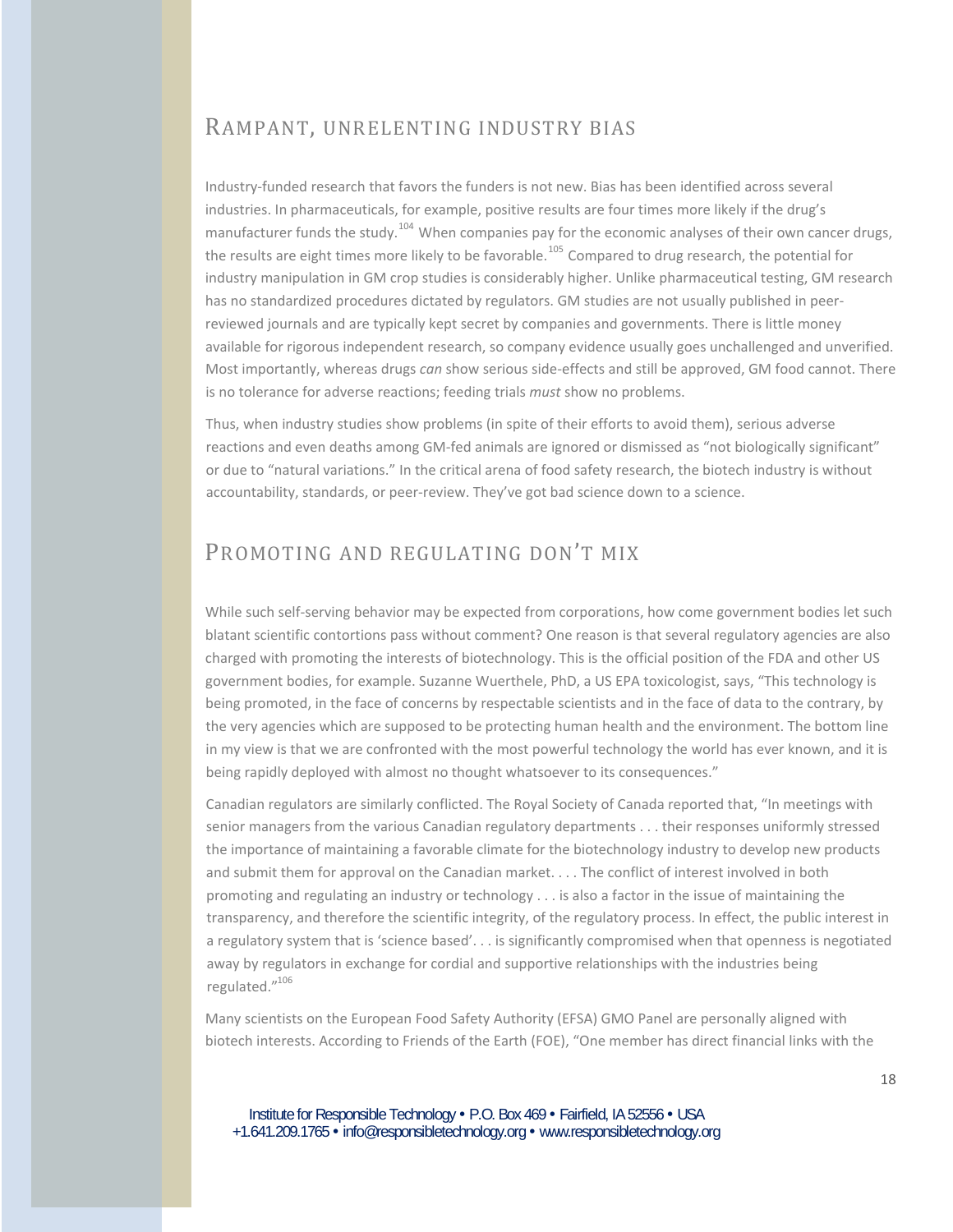biotech industry and others have indirect links, such as close involvement with major conferences organized by the biotech industry. Two members have even appeared in promotional videos produced by the biotech industry. . . . Several members of the Panel, including the chair Professor Kuiper, have been involved with the EU‐funded ENTRANSFOOD project. The aim of this project was to agree [to] safety assessment, risk management, and risk communication procedures that would 'facilitate market introduction of GMOs in Europe, and therefore bring the European industry in a competitive position.' Professor Kuiper, who coordinated the ENTRANSFOOD project, sat on a working group that also included staff from Monsanto, Bayer CropScience, and Syngenta." In a statement reminiscent of the deceptive policy statement by the FDA, the FOE report concludes that EFSA is "being used to create a false impression of scientific agreement when the real situation is one of intense and continuing debate and uncertainty."<sup>[107](#page-26-0)</sup>

The pro-GM European Commission repeats the same ruse. According to leaked documents obtained by FOE, while they privately appreciate "the uncertainties and gaps in knowledge that exist in relation to the safety of GM crops, . . . the Commission normally keeps this uncertainty concealed from the public whilst presenting its decisions about the safety of GM crops and foods as being certain and scientifically based." For example, the Commission privately condemned the submission information for one crop as "mixed, scarce, delivered consecutively all over years, and not convincing." They said there is "No sufficient experimental evidence to assess the safety." $108$ 

With an agenda to promote GM foods, regulators regularly violate their own laws. In Europe, the law requires that when EFSA and member states have different opinions, they "are obliged to co-operate with a view to either resolving the divergence or preparing a joint document clarifying the contentious scientific issues and identifying the relevant uncertainties in the data."[109](#page-26-0) According to FOE, in the case of *all* GM crop reviews, none of these legal obligations were followed.<sup>[110](#page-26-0)</sup> The declaration of GRAS status by the FDA also deviated from the Food and Cosmetic Act and years of legal precedent. Some violations are more blatant. In India, one official tampered with the report on Bt cotton to increase the yield figures to favor Monsanto.<sup>[111](#page-26-0)</sup> In Mexico, a senior government official allegedly threatened a University of California professor, implying "We know where your children go to school," trying to get him not to publish incriminating evidence that would delay GM approvals.<sup>[112](#page-26-0)</sup> In Indonesia, Monsanto gave bribes and questionable payments to at least 140 officials, attempting to get their genetically modified (GM) cotton approved.  $^{113}$  $^{113}$  $^{113}$ 

#### MANIPULATION OF PUBLIC OPINION

When governments fail in their duty to keep corporations in check, the "protector" role should shift to the media, which acts as a watchdog to expose public dangers and governmental shortcomings. But mainstream media around the world has largely overlooked the serious problems associated with GM crops and their regulation. The reason for this oversight is varied and includes contributions from an aggressive public relations and disinformation campaign by the biotech industry, legal threats by biotech companies, and in some cases, the fear of losing advertising accounts. This last reason is particularly prevalent among the farm press, which receives much of its income from the biotech industry.

Threatening letters from Monsanto's attorneys have resulted in the cancellation of a five‐part news series on their genetically engineered bovine growth hormone scheduled for a Fox TV station in Florida, as well as the

Institute for Responsible Technology . P.O. Box 469 . Fairfield, IA 52556 . USA +1.641.209.1765 • info@responsibletechnology.org • www.responsibletechnology.org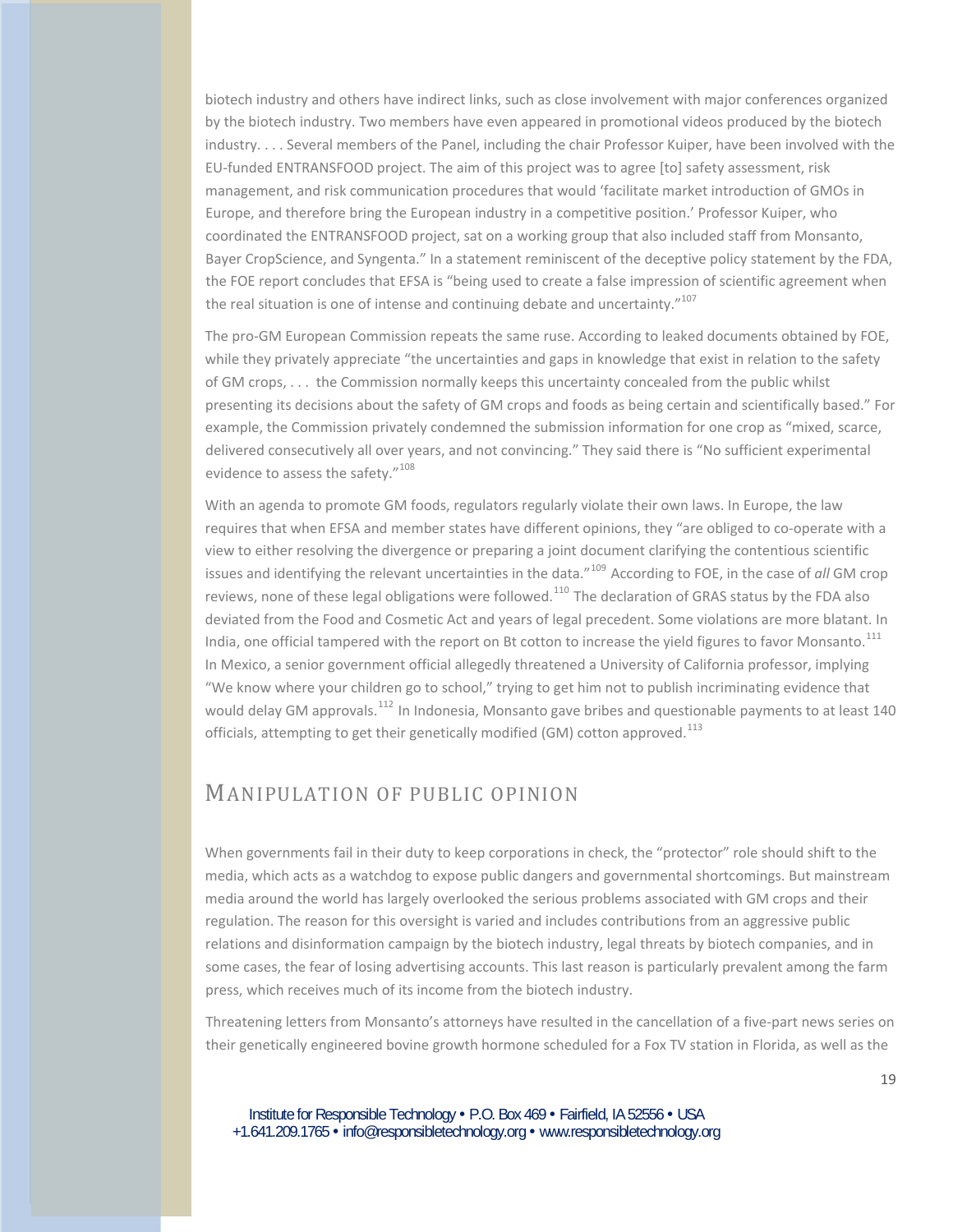cancellation of a book critical of Monsanto's GMO products. A printer also shredded 14,000 copies of the *Ecologist* magazine issue entitled "The Monsanto Files," due to fear of a Monsanto lawsuit. (See the chapter "Muscling the Media" in *Seeds of Deception*<sup>[114](#page-26-0)</sup> for more examples.)

The methods that biotech advocates use to manipulate public opinion research has become an art form. Consumer surveys by the International Food Information Council (IFIC), for example,whose supporters include the major biotech seed companies, offers conclusions such as "A growing majority of Americans support the benefits of food biotechnology as well as the US Food and Drug Administration's (FDA) labeling policy." But communications professor James Beniger, who was past president of the American Association for Public Opinion Research, described the surveys as "so biased with leading questions favoring positive responses that any results are meaningless. $n^{115}$  $n^{115}$  $n^{115}$  The 2003 survey, for example, included gems such as:

"All things being equal, how likely would you be to buy a variety of produce, like tomatoes or potatoes, if it had been modified by biotechnology to taste better or fresher?" and

"Biotechnology has also been used to enhance plants that yield foods like cooking oils. If cooking oil with reduced saturated fat made from these new plants was available, what effect would the use of biotechnology have on your decision to buy this cooking oil?"<sup>[116](#page-26-0)</sup>

A similar tactic was used at a December 11, 2007 focus group in Columbus, Ohio "designed" to show that consumers wanted to make it illegal for dairies to label their milk as free from Monsanto's genetically engineered bovine hormone rBST. The facilitator said, "All milk contains hormones. There is no such thing as hormone-free milk. The composition of both types of milk is the same in all aspects. Now what do you think of a label that says 'no added hormones?' Don't you think it is deceiving and inappropriate to put 'rBST‐free' on labels?" Not only was the facilitator "leading the witness," he presented false information. Milk from cows treated with rBST has substantially higher levels of Insulin-like Growth Factor-1,<sup>[117](#page-26-0)</sup> which has been linked to higher risk of cancer,<sup>[118](#page-26-0)</sup> and higher incidence of fraternal twins.<sup>[119](#page-26-0)</sup> It also has higher levels of bovine growth hormone, pus, and in some cases, antibiotics.

Another example of manipulated consumer opinion was found in a 2004 article in the *British Food Journal*, authored by four advocates of genetically modified (GM) foods.<sup>[120](#page-27-0)</sup> According to the peer-reviewed paper, when shoppers in a Canadian farm store were confronted with an informed and unbiased choice between GM corn and non‐GM corn, most purchased the GM variety. This finding flew in the face of worldwide consumer resistance to GM foods, which had shut markets in Europe, Japan, and elsewhere. It also challenged studies that showed that the more information on genetically modified organisms (GMOs) consumers have, the *less* they trust them.[121](#page-27-0) The study, which was funded by the biotech‐industry front group, Council for Biotechnology Information and the industry's trade association, the Crop Protection Institute of Canada (now Croplife Canada), was given the Journal's prestigious Award for Excellence for the Most Outstanding Paper of 2004 and has been cited often by biotech advocates.

Stuart Laidlaw, a reporter from Canada's *Toronto Star*, visited the farm store several times during the study and described the scenario in his book *Secret Ingredients*. Far from offering unbiased choices, key elements appeared rigged to favor GM corn purchases. The consumer education fact sheets were entirely pro‐GMO, and Doug Powell, the lead researcher, enthusiastically demonstrated to Laidlaw how he could convince shoppers to buy the GM varieties. He confronted a farmer who had already purchased non‐GM corn. After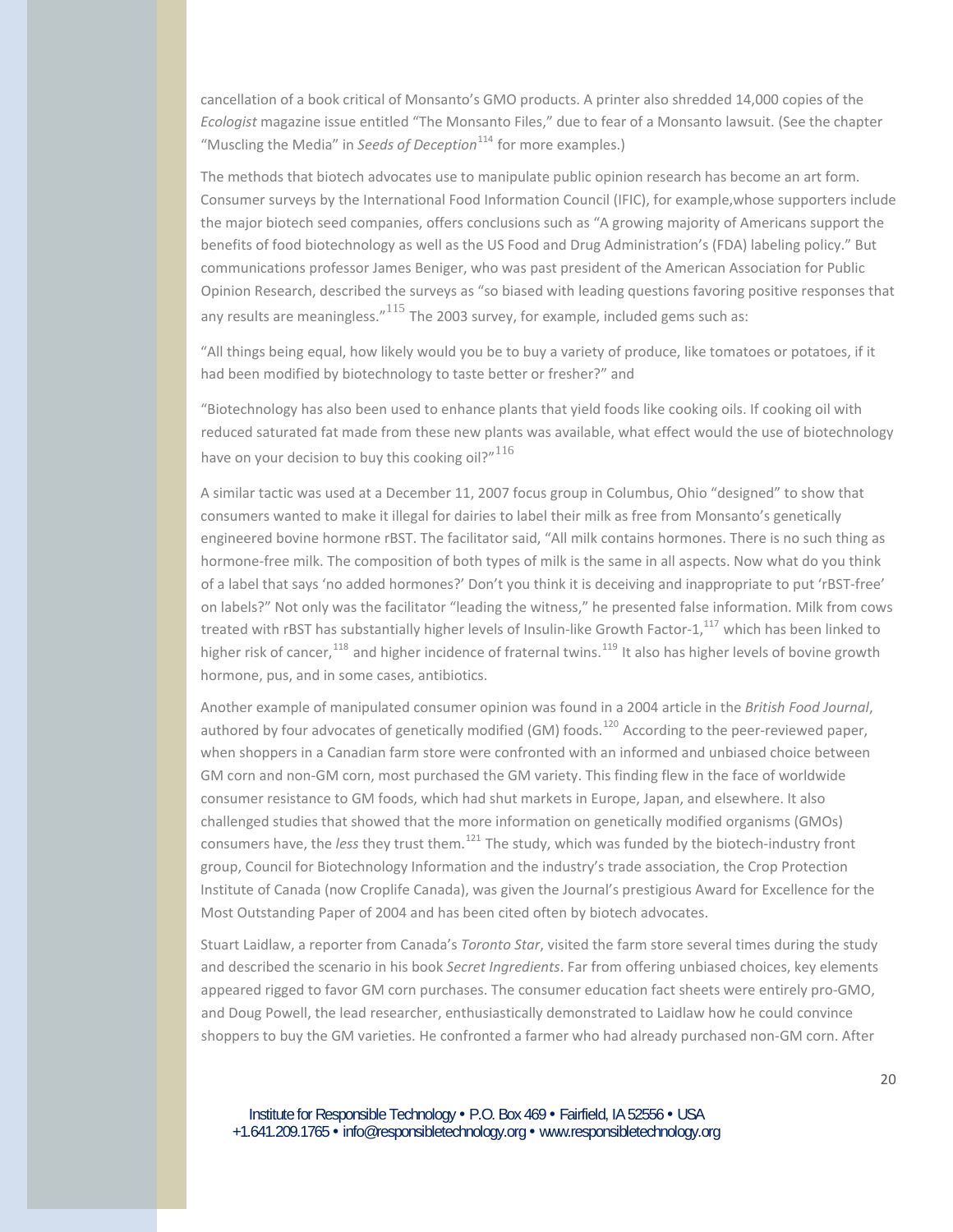pitching his case for GMOs, Powell proudly had the farmer tell Laidlaw that he had changed his opinion and would buy GM corn in his next shopping trip.

Powell's interference with shoppers' "unbiased" choices was nothing compared to the effect of the signs placed over the corn bins. The sign above the non‐GM corn read, "Would you eat wormy sweet corn?" It further listed the chemicals that were sprayed during the season. By contrast, the sign above the GM corn stated, "Here's What Went into Producing Quality Sweet Corn." It is no wonder that 60% of shoppers avoided the "wormy corn." In fact, it may be a testament to people's distrust of GMOs that 40% still went for the "wormy" option.

*Powell and his colleagues did not mention the controversial signage in their study.* They claimed that the corn bins in the farm store were "fully labelled"—either "genetically engineered Bt sweet corn" or "Regular sweet-corn." When Laidlaw's book came out, however, Powell's "wormy" sign was featured in a photograph,<sup>[122](#page-27-0)</sup> exposing what was later described by Cambridge University's Dr. Richard Jennings as "flagrant fraud." Jennings, who is a leading researcher on scientific ethics, says, "It was a sin of omission by failing to divulge information which quite clearly should have been disclosed. $n^{123}$  $n^{123}$  $n^{123}$ 

In his defence, Powell claimed that his signs merely used the language of consumers and was "not intended to manipulate consumer purchasing patterns." He also claimed that the "wormy" corn sign was only there for the first week of the trial and was then replaced by other educational messages. But eye witnesses and photographs demonstrate the presence of the sign long after Powell's suggested date of replacement.<sup>[124](#page-27-0)</sup>

Several scientists and outraged citizens say the paper should be withdrawn, but the Journal refused. In fact, the Journal's editor has not even agreed to reconsider its Award for Excellence. A blatant propaganda exercise still stands validated as exemplary science.

# CRITICS AND INDEPENDENT SCIENTISTS ARE ATTACKED

One of the most troubling aspects of the biotech debate is the attack strategy used on GMO critics and independent scientists. Not only are adverse findings by independent scientists often suppressed, ignored, or denied, researchers that discover problems from GM foods have been fired, stripped of responsibilities, deprived of tenure, and even threatened. Consider Dr. Pusztai, the world's leading scientist in his field, who inadvertently discovered in 1998 that unpredictable changes in GM crops caused massive damage in rats. He went public with his concerns, was a hero at his prestigious institute for two days, and then, after the director received two phone calls allegedly from the UK Prime Minister's office, was fired after 35 years and silenced with threats of a lawsuit. False statements were circulated to trash his reputation, which are recited by GMO advocates today.

After University of California Professor Ignacio Chapela, PhD, published evidence that GM corn contaminated Mexico's indigenous varieties, two fictitious internet characters created by Monsanto's PR firm, the Bivings Group, initiated a brutal internet smear campaign, lying about Dr. Chapela and his research.

Irina Ermakova, PhD, a leading scientist at the Russian National Academy of Sciences, fed female rats GM soy and was stunned to discover that more than half their offspring died within three weeks—compared to only 10% from mothers fed non‐GM soy. Without funding to extend her analysis, she labeled her work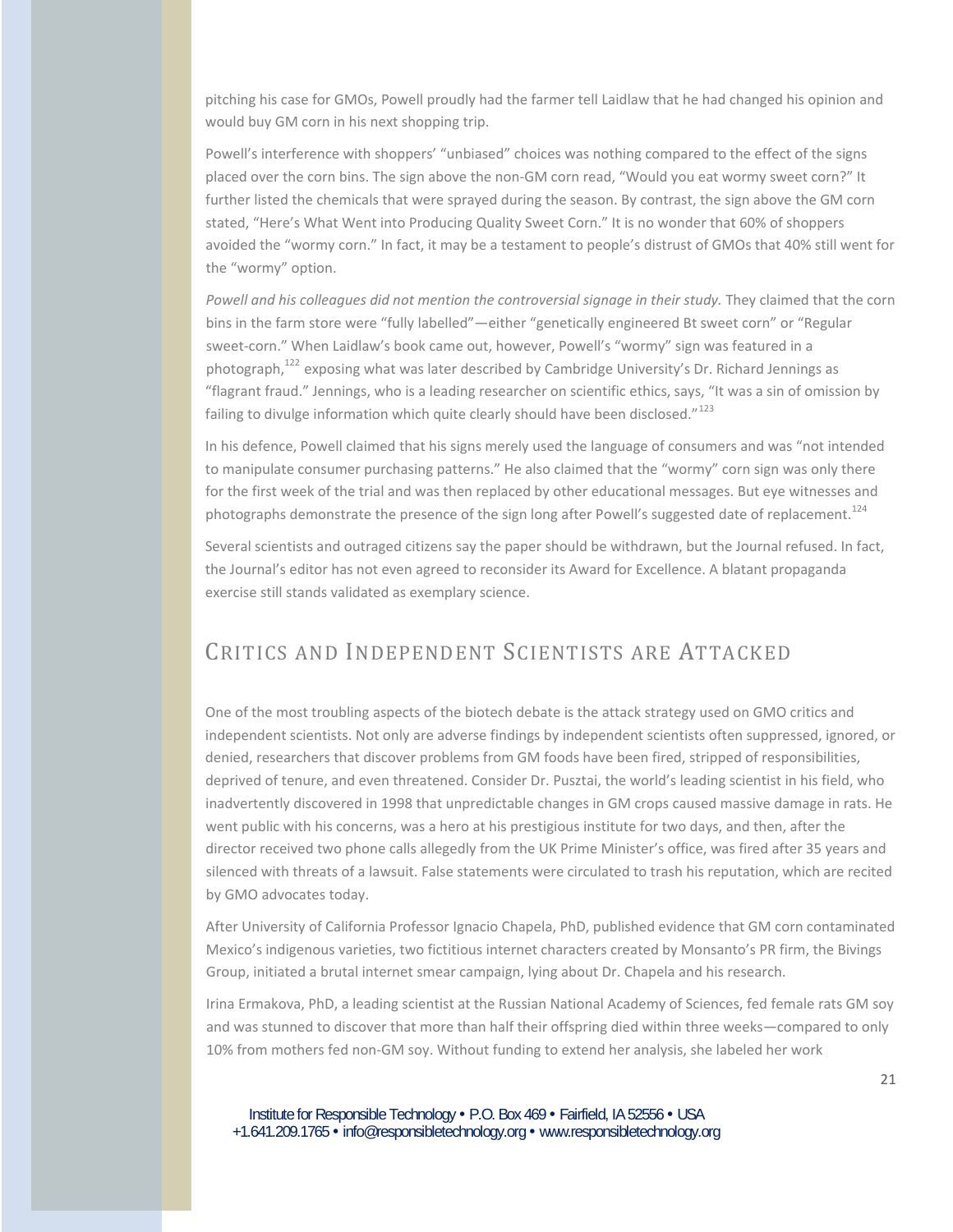"preliminary," published it in a Russian journal, and implored the scientific community to repeat the study. Two years later, no one has repeated it, but advocates use false or irrelevant arguments to divert attention from the shocking results and have tried to vilify Dr. Ermakova.

A New Zealand MP testified at the 2001 Royal Commission of Inquiry on Genetic Modification, "I have been contacted by telephone and e-mail by a number of scientists who have serious concerns . . . but who are convinced that if they express these fears publicly. . . or even if they asked the awkward and difficult questions, they will be eased out of their institution." Indeed this year, after Professor Christian Velot, PhD, raised the difficult questions on GMOs at public conferences, his 2008 research funds were confiscated, his student assistants were re‐assigned, and his position at the University of Paris‐Sud faces early termination.

# WE'RE THE GUINEA PIGS

Since GM foods are not properly tested before they enter the market, consumers are the guinea pigs. But this doesn't even qualify as an experiment. There are no controls and no monitoring. Given the mounting of evidence of harm, it is likely that GM foods are contributing to the deterioration of health in the United States, Canada, and other countries where it is consumed. But without post-marketing surveillance, the chances of tracing health problems to GM food are low. The incidence of a disease would have to increase dramatically before it was noticed, meaning that millions may have to get sick before a change is investigated. Tracking the impact of GM foods is even more difficult in North America, where the foods are not labeled.

Regulators at Health Canada announced in 2002 that they would monitor Canadians for health problems from eating GM foods. A spokesperson said, "I think it's just prudent and what the public expects, that we will keep a careful eye on the health of Canadians." But according to CBC TV news, Health Canada "abandoned that research less than a year later saying it was 'too difficult to put an effective surveillance system in place.'" The news anchor added, "So at this point, there is little research into the health effects of genetically modified food. So will we ever know for sure if it's safe?"<sup>[125](#page-27-0)</sup>

Not with the biotech companies in charge. Consider the following statement in a report submitted to county officials in California by pro‐GM members of a task force. "[It is] generally agreed that long‐term monitoring of the human health risks of GM food through epidemiological studies is not necessary because there is no scientific evidence suggesting any long-term harm from these foods."<sup>[126](#page-27-0)</sup> Note the circular logic: Because no long-term epidemiological studies are in place, we have no evidence showing long-term harm. And since we don't have any evidence of long-term harm, we don't need studies to look for it.

What are these people thinking? Insight into the pro-GM mindset was provided by Dan Glickman, the US Secretary of Agriculture under President Clinton.

**"**What I saw generically on the pro‐biotech side was the attitude that the technology was good, and that it was almost immoral to say that it wasn't good, because it was going to solve the problems of the human race and feed the hungry and clothe the naked. . . . And there was a lot of money that had been invested in this, and if you're against it, you're Luddites, you're stupid. That, frankly, was the side our government was on. Without thinking, we had basically taken this issue as a trade issue and they, whoever 'they' were, wanted to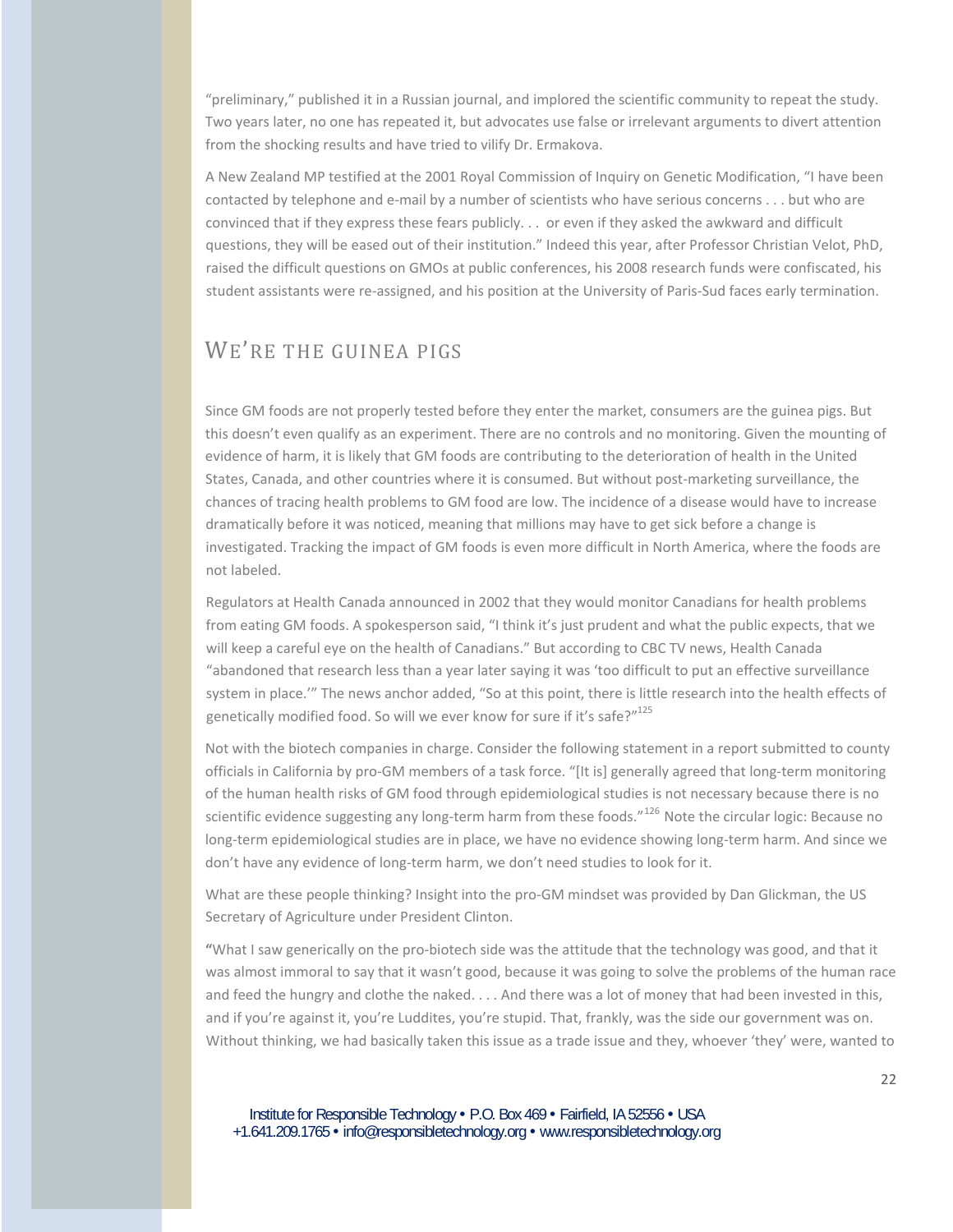<span id="page-22-1"></span>keep our product out of their market. And they were foolish, or stupid, and didn't have an effective regulatory system. There was rhetoric like that even here in this department. You felt like you were almost an alien, disloyal, by trying to present an open‐minded view on some of the issues being raised. So I pretty much spouted the rhetoric that everybody else around here spouted; it was written into my speeches."<sup>[127](#page-27-0)</sup>

Fortunately, not everyone feels that questioning GM foods is disloyal. On the contrary, millions of people around the world are unwilling to participate in this uncontrolled experiment. They refuse to eat GM foods. Manufacturers in Europe and Japan have committed to avoid using GM ingredients. And the US natural foods industry, not waiting for the government to test or label GMOs, is now engaged in removing all remaining GM ingredients from their sector using a third party verification system. The Campaign for Healthier Eating in America will circulate non‐GMO shopping guides in stores nationwide so that consumers have clear, healthy non‐GMO choices. With no governmental regulation of biotech corporations, it is left to consumers to protect ourselves.

Endnotes

<sup>8</sup> See for example, "Good Enough To Eat?" New Scientist (February 9, 2002), 7.<br><sup>9</sup> "Health risks of genetically modified foods," editorial, *Lancet*, 29 May 1999.

<sup>10</sup> "Elements of Precaution: Recommendations for the Regulation of Food Biotechnology in Canada; An Expert Panel Report on the Future of Food Biotechnology prepared by The Royal Society of Canada at the request of Health Canada Canadian Food Inspection Agency and Environment Canada" The Royal Society of Canada, January 2001.

<sup>11</sup> J. R. Latham, et al., "The Mutational Consequences of Plant Transformation," *The Journal of Biomedicine and Biotechnology* 2006, Article ID 25376:

1‐7; see also Allison Wilson, et. al., "Transformation‐induced mutations in transgenic plants: Analysis and biosafety implications," *Biotechnology and* 

*Genetic Engineering Reviews* – Vol. 23, December 2006.

<sup>12</sup> P. H. Bao, S. Granata, S. Castiglione, G. Wang, C. Giordani, E. Cuzzoni, G. Damiani, C. Bandi, S. K. Datta, K. Datta, I. Potrykus, A. Callegarin and F. Sala, "Evidence for genomic changes in transgenic rice (Oryza sativa L.) recovered from protoplasts" Transgen Res 5 (1996): 97‐103.; M. Labra, C. Savini, M. Bracale, N. Pelucchi, L. Colombo, M. Bardini and F. Sala, "Genomic changes in transgenic rice (Oryza sativa L.) plants produced by infecting calli with Agrobacterium tumefaciens," Plant Cell Rep 20 (2001): 325‐330.

<sup>13</sup> "Elements of Precaution: Recommendations for the Regulation of Food Biotechnology in Canada; An Expert Panel Report on the Future of Food Biotechnology prepared by The Royal Society of Canada at the request of Health Canada Canadian Food Inspection

Agency and Environment Canada" The Royal Society of Canada, January 2001.<br><sup>14</sup> Edwin J. Mathews, Ph.D., in a memorandum to the Toxicology Section of the Biotechnology Working Group. Subject: Analysis of the Major Plant<br>Tox

<sup>17</sup> Charles Benbrook, "Genetically Engineered Crops and Pesticide Use in the United States: The First Nine Years"; BioTech InfoNet, Technical Paper Number 7, October 2004

<span id="page-22-0"></span><sup>&</sup>lt;sup>1</sup> Jeffrey M. Smith, Genetic Roulette: The Documented Health Risks of Genetically Engineered Foods, Yes! Books, Fairfield, IA USA 2007

 $2$  Dan Quayle, "Speech in the Indian Treaty Room of the Old Executive Office Building," May 26, 1992.

<sup>&</sup>lt;sup>3</sup> For copies of FDA memos, see The Alliance for Bio-Integrity, [www.biointegrity.org](http://www.biointegrity.org/)<br><sup>4</sup> Steven M. Druker, "How the US Food and Drug Administration approved genetically engineered foods despite the deaths one had caused a the warnings of its own scientists about their unique risks," Alliance for Bio‐Integrity, http://www.biointegrity.org/ext‐summary.html

Louis J. Pribyl, "Biotechnology Draft Document, 2/27/92," March 6, 1992, [www.biointegrity.org](http://www.biointegrity.org/) http://www.biointegrity.org/FDAdocs/04/view1.html

<sup>6</sup> "Statement of Policy: Foods Derived from New Plant Varieties," Federal Register 57, no. 104 (May 29, 1992): 22991.

<sup>7</sup> Linda Kahl, Memo to James Maryanski about *Federal Register* Document "Statement of Policy: Foods from Genetically Modified Plants," Alliance for Bio-Integrity(January 8, 1992) http://[www.biointegrity.org](http://www.biointegrity.org/)

<sup>&</sup>lt;sup>15</sup> Division of Food Chemistry and Technology and Division of Contaminants Chemistry, "Points to Consider for Safety Evaluation of Genetically<br>Modified Foods: Supplemental Information," November 1, 1991, www.biointegrity.

 $16$  Division of Food Chemistry and Technology and Division of Contaminants Chemistry, "Points to Consider for Safety Evaluation of Genetically Modified Foods: Supplemental Information," November 1, 1991, [www.biointegrity.org](http://www.biointegrity.org/)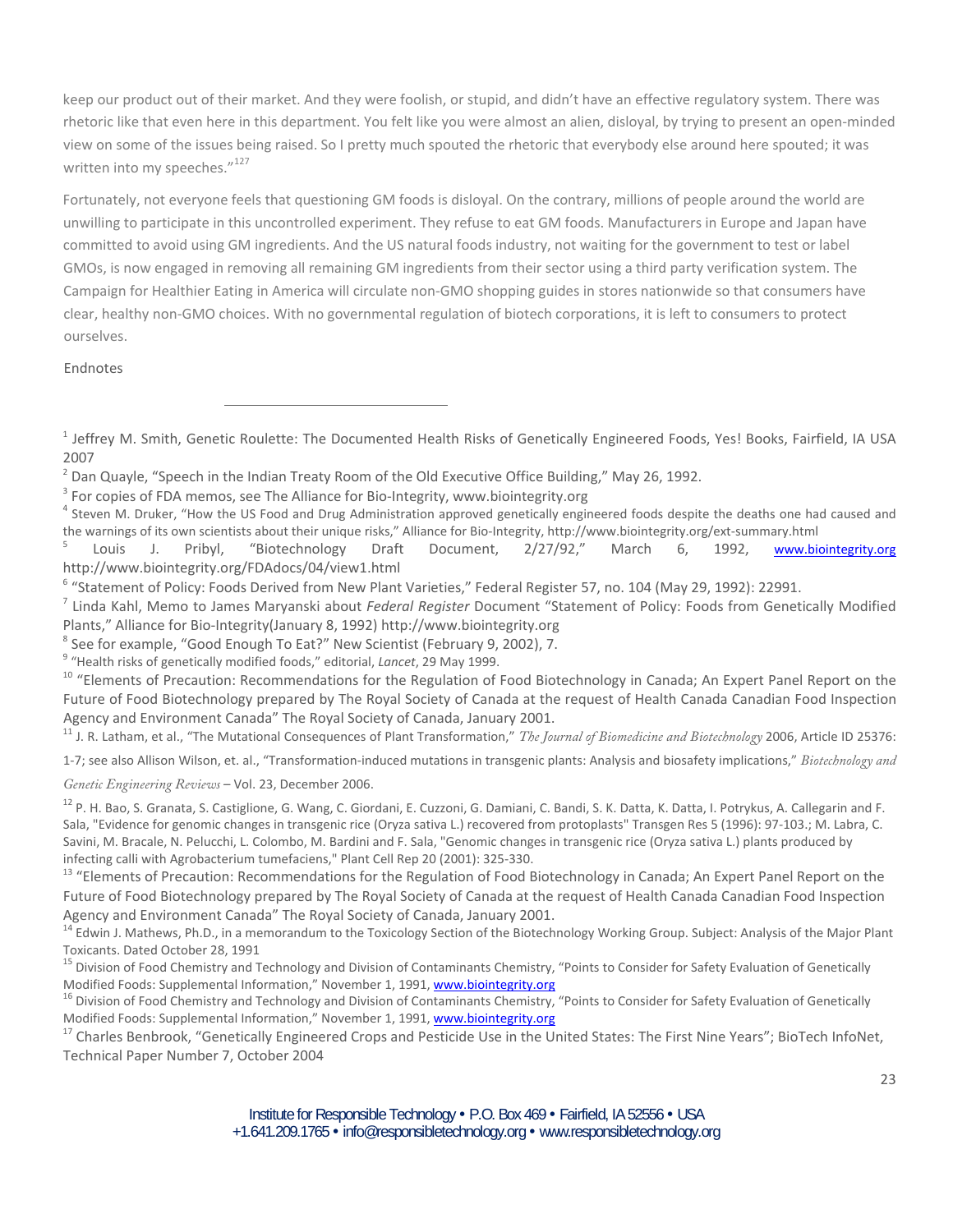<span id="page-23-0"></span><sup>18</sup> Comments for AC21 Ag Biotech Committee Meeting, Center for Food Safety, August 1, 2007<br><sup>19</sup> Department of Veterinary Medicine, FDA, correspondence June 16, 1993. As quoted in Fred A. Hines, Memo to Dr. Linda Kahl. "Fl Tomato: . . . Pathology Branch's Evaluation of Rats with Stomach Lesions From Three Four‐Week Oral (Gavage) Toxicity Studies . . . and an Expert Panel's Report," Alliance for Bio-Integrity (June 16, 1993) <http://www.biointegrity.org/FDAdocs/17/view1.html><br><sup>20</sup> Robert J. Scheuplein, Memo to the FDA Biotechnology Coordinator and others, "Response to Calgene Amended Pe

<u> La componenta de la componenta de la componenta de la componenta de la componenta de la componenta de la comp</u>

Integrity (October 27, 1993) [www.biointegrity.org](http://www.biointegrity.org/)<br><sup>21</sup> Carl B. Johnson to Linda Kahl and others, "Flavr Savr™ Tomato: Significance of Pending DHEE Question," Alliance for Bio-Integrity (December 7,

1993) <u>[www.biointegrity.org](http://www.biointegrity.org/)</u><br><sup>22</sup> Arpad Pusztai, "Genetically Modified Foods: Are They a Risk to Human/Animal Health?" June 2001 Action Bioscience

[www.actionbioscience.org/biotech/pusztai.html](http://www.actionbioscience.org/biotech/pusztai.html)<br><sup>23</sup> Nagui H. Fares, Adel K. El-Sayed, "Fine Structural Changes in the Ileum of Mice Fed on Endotoxin Treated Potatoes and Transgenic Potatoes," *Natural Toxins* 6, no. 6 (1998): 219–233.<br><sup>24</sup> Stanley W. B. Ewen and Arpad Pusztai, "Effect of diets containing genetically modified potatoes expressing Galanthus nivalis lectin on rat small

intestine," Lancet, 1999 Oct 16; 354 (9187): 1353-4.<br><sup>25</sup> Arpad Pusztai, "Facts Behind the GM Pea Controversy: Epigenetics, Transgenic Plants & Risk Assessment," *Proceedings of the Conference,* 

December 1st 2005 (Frankfurtam Main, Germany: Literaturhaus, 2005).<br><sup>26</sup> Arpad Pusztai, "Can science give us the tools for recognizing possible health risks of GM food," Nutrition and Health, 2002, Vol 16 Pp 73-84.<br><sup>27</sup> Jo

<sup>28</sup> R. Tudisco, P. Lombardi, F. Bovera, D. d'Angelo, M. I. Cutrignelli, V. Mastellone, V. Terzi, L. Avallone, F. Infascelli, "Genetically Modified Soya Bean in Rabbit Feeding: Detection of DNA Fragments and Evaluation of Metabolic Effects by Enzymatic Analysis," Animal Science 82 (2006): 193–199.<br><sup>29</sup> Comments to ANZFA about Applications A346, A362 and A363 from the Food Legis

Health Association of Australia (PHAA) on behalf of the PHAA, "Food produced from glyphosate-tolerant canola line GT73," [www.iher.org.au/](http://www.iher.org.au/)<br><sup>30</sup> M. Malatesta, C. Caporaloni, S. Gavaudan, M. B. Rocchi, S. Serafini, C. Tiberi,

Immunocytochemical Analyses of Hepatocyte Nuclei from Mice Fed on Genetically Modified Soybean," *Cell Struct Funct.* 27 (2002): 173–180  $31$  Jeffrey M. Smith, Genetic Roulette: The Documented Health Risks of Genetically Engineered Foods, Yes! Books, Fairfield, IA USA 2007

<sup>32</sup> Irina Ermakova, "Experimental Evidence of GMO Hazards," Presentation at Scientists for a GM Free Europe, EU Parliament, Brussels, June 12, 2007<br><sup>33</sup> Arpad Pusztai, "Can Science Give Us the Tools for Recognizing Possible Health Risks for GM Food?" *Nutrition and Health* 16 (2002): 73–84.

<sup>34</sup> S. Leeson, "The Effect of Glufosinate Resistant Corn on Growth of Male Broiler Chickens," Department of Animal and Poultry Sciences, University of Guelph, Report No. A56379, July 12, 1996.

<sup>35</sup> Malatesta, et al, "Ultrastructural Analysis of Pancreatic Acinar Cells from Mice Fed on Genetically modified Soybean," J Anat. 2002 November; 201(5): 409–415; see also M. Malatesta, M. Biggiogera, E. Manuali, M. B. L. Rocchi, B. Baldelli, G. Gazzanelli, "Fine Structural Analyses of Pancreatic

Acinar Cell Nuclei from Mice Fed on GM Soybean," *Eur J Histochem 47* (2003): 385–388.<br><sup>36</sup> Arpad Pusztai, "Can science give us the tools for recognizing possible health risks of GM food," Nutrition and Health, 2002, Vol 1 <sup>38</sup> John M. Burns, "13-Week Dietary Subchronic Comparison Study with MON 863 Corn in Rats Preceded by a 1-Week Baseline Food Consumption<br>Determination with PMI Certified Rodent Diet #5002," December 17, 2002 <u>http://www.m</u>

<sup>39</sup> R. Tudisco, P. Lombardi, F. Bovera, D. d'Angelo, M. I. Cutrignelli, V. Mastellone, V. Terzi, L. Avallone, F. Infascelli, "Genetically Modified Soya Bean in Rabbit Feeding: Detection of DNA Fragments and Evaluation of Metabolic Effects by Enzymatic Analysis," Animal Science 82 (2006): 193–199.<br><sup>40</sup> Arpad Pusztai, "Can science give us the tools for recognizing possible healt

2007

<sup>42</sup> L. Vecchio et al, "Ultrastructural Analysis of Testes from Mice Fed on Genetically Modified Soybean," *European Journal of Histochemistry* 48, no.

4 (Oct–Dec 2004):449–454.<br><sup>43</sup> Oliveri et al., "Temporary Depression of Transcription in Mouse Pre-implantion Embryos from Mice Fed on Genetically Modified Soybean," 48th<br>Symposium of the Society for Histochemistry, Lake M

<sup>44</sup> I.V. Ermakova, "Genetically Modified Organisms and Biological Risks," Proceedings of International Disaster Reduction Conference (IDRC) Davos,<br>Switzerland August 27th – September 1st, 2006: 168–172.

<sup>45</sup> Irina Ermakova, "Genetically modified soy leads to the decrease of weight and high mortality of rat pups of the first generation. Preliminary studies," *Ecosinform* 1 (2006): 4–9.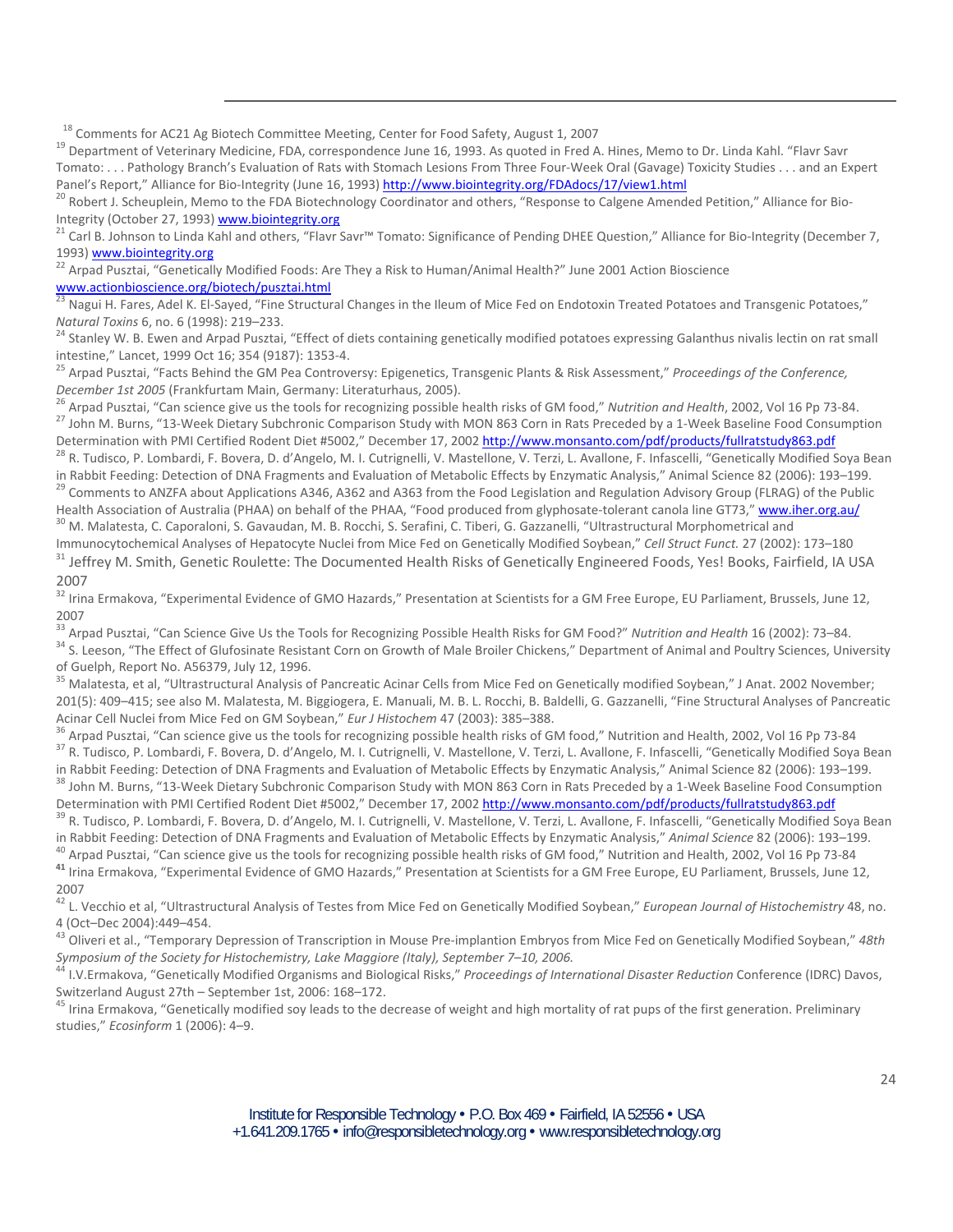<span id="page-24-0"></span><sup>46</sup> Irina Ermakova, "Experimental Evidence of GMO Hazards," Presentation at Scientists for a GM Free Europe, EU Parliament,

Brussels, June 12, 2007<br><sup>47</sup> I.V.Ermakova "GMO: Life itself intervened into the experiments," Letter, *EcosInform* N2 (2006): 3–4.

<sup>48</sup> Jeffrev M. Smith, Genetic Roulette: The Documented Health Risks of Genetically Engineered Foods, Yes! Books, Fairfield, IA USA 2007

<u> La componenta de la componenta de la componenta de la componenta de la componenta de la componenta de la comp</u>

<sup>49</sup> "Mortality in Sheep Flocks after Grazing on *Bt* Cotton Fields—Warangal District, Andhra Pradesh" *Report of the Preliminary Assessment,* April

<sup>50</sup> John M. Burns, "13‐Week Dietary Subchronic Comparison Study with MON 863 Corn in Rats Preceded by a 1‐Week Baseline Food Consumption Determination with PMI Certified Rodent Diet #5002," December 17, 2002

[http://www.monsanto.com/monsanto/content/sci\\_tech/prod\\_safety/fullratstudy.pdf,](http://www.monsanto.com/monsanto/content/sci_tech/prod_safety/fullratstudy.pdf) see also Stéphane Foucart, "Controversy Surrounds a GMO," *Le Monde*, 14 December 2004; and Jeffrey M. Smith, **"**Genetically Modified Corn Study Reveals Health Damage and Cover‐up," Spilling the

Beans, June 2005, http://www.seedsofdeception.com/Public/Newsletter/June05GMCornHealthDangerExposed/index.cfm<br><sup>51</sup> Arpad Pusztai, "Can science give us the tools for recognizing possible health risks of GM food," Nutrition

Immunogenicity," Journal of Agricultural Food Chemistry (2005): 53.

<sup>53</sup> Yearly food sensitivity assessment of York Laboratory, as reported in Mark Townsend, "Why soya is a hidden destroyer," *Daily Express*, March 12, 1999.

<sup>54</sup> G. A. Kleter and A. A. C. M. Peijnenburg, "Screening of transgenic proteins expressed in transgenic food crops for the presence of short amino acid sequences indentical to potential, IgE-binding linear epitopes of allergens," BMC Structural Biology 2 (2002): 8–19.<br><sup>55</sup> Netherwood et al, "Assessing the survival of transgenic plant DNA in the human gast comparison," *Allergy and Asthma Proceedings* 26, no. 3 (May–June 2005): 210‐216(7).

57 Stephen R. Padgette et al, "The Composition of Glyphosate-Tolerant Soybean Seeds Is Equivalent to That of Conventional Soybeans," *The Journal of Nutrition* 126, no. 4, (April 1996); including data in the journal archives from the same study; see also A. Pusztai and S. Bardocz, "GMO in animal nutrition: potential benefits and risks," Chapter 17, Biology of Nutrition in Growing Animals

(Elsevier, 2005).<br><sup>58</sup> Manuela Malatesta, et al, "Ultrastructural Analysis of Pancreatic Acinar Cells from Mice Fed on Genetically modified Soybean," Journal of *Anatomy* 201, no. 5 (November 2002): 409; see also M. Malatesta, M. Biggiogera, E. Manuali, M. B. L. Rocchi, B. Baldelli, G. Gazzanelli, "Fine

Structural Analyses of Pancreatic Acinar Cell Nuclei from Mice Fed on GM Soybean," *Eur J Histochem 47 (2003)*: 385–388.<br><sup>59</sup> See for example, Scott H. Sicherer et al., "Prevalence of peanut and tree nut allergy in the Uni dial telephone survey: A 5‐year follow‐up study," *Journal of allergy and clinical immunology*, March 2003, vol. 112, n 6, 1203‐1207); and Ricki Helm et al., "Hypoallergenic Foods—Soybeans and Peanuts," Information Systems for Biotechnology News Report, October 1, 2002.<br><sup>60</sup> Vazquez et al, "Intragastric and intraperitoneal administration of Cry1Ac protoxin from Bacillus

antibody responses in mice," *Life Sciences*, 64, no. 21 (1999): 1897–1912; Vazquez et al, "Characterization of the mucosal and systemic immune response induced by Cry1Ac protein from *Bacillus thuringiensis* HD 73 in mice," *Brazilian Journal of Medical and Biological Research* 33 (2000): 147– 155.

<sup>61</sup> Vazquez et al, "*Bacillus thuringiensis* Cry1Ac protoxin is a potent systemic and mucosal adjuvant," *Scandanavian Journal of Immunology* 49 (1999): 578–584. See also Vazquez‐Padron et al., 147 (2000b).

 $^{62}$  Nagui H. Fares, Adel K. El-Sayed, "Fine Structural Changes in the Ileum of Mice Fed on Endotoxin Treated Potatoes and Transgenic Potatoes,"

*Natural Toxins* 6, no. 6 (1998): 219–233.

 $63$  Washington State Department of Health, "Report of health surveillance activities: Asian gypsy moth control program," (Olympia, WA: Washington State Dept. of Health, 1993).

<sup>64</sup> M. Green, et al., "Public health implications of the microbial pesticide *Bacillus thuringiensis*: An epidemiological study, Oregon, 1985‐86," *Amer. J. Public Health* 80, no. 7(1990): 848–852.

<sup>65</sup> M.A. Noble, P.D. Riben, and G. J. Cook, "Microbiological and epidemiological surveillance program to monitor the health effects of Foray 48B BTK spray" (Vancouver, B.C.: Ministry of Forests, Province of British Columbi, Sep. 30, 1992).<br><sup>66</sup> A. Edamura, MD, "Affidavit of the Federal Court of Canada, Trial Division. Dale Edwards and Citizens Against Aer

Queen, Represented by the Minister of Agriculture," (May 6, 1993); as reported in Carrie Swadener, "*Bacillus thuringiensis (B.t.)*," *Journal of Pesticide Reform*, 14, no, 3 (Fall 1994).

<sup>67</sup> J. R. Samples, and H. Buettner, "Ocular infection caused by a biological insecticide," *J. Infectious Dis.* 148, no. 3 (1983): 614; as reported in Carrie Swadener, "*Bacillus thuringiensis (B.t.)"*, *Journal of Pesticide Reform* 14, no. 3 (Fall 1994)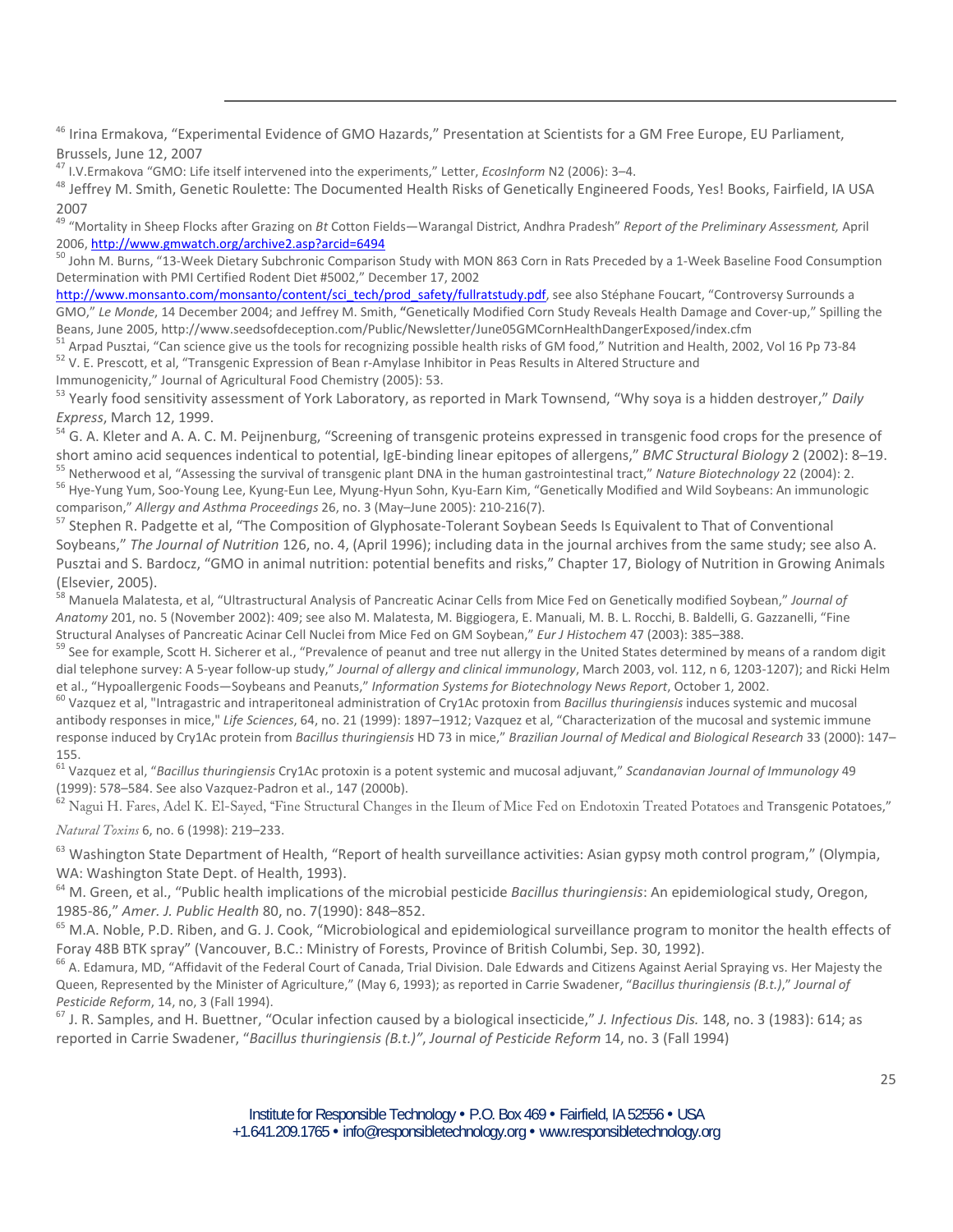<span id="page-25-0"></span><sup>68</sup> M. Green, et al., "Public health implications of the microbial pesticide *Bacillus thuringiensis*: An epidemiological study, Oregon, 1985-86," Amer. J. Public Health, 80, no. 7 (1990): 848–852.<br><sup>69</sup> A. Edamura, MD, "Affidavit of the Federal Court of Canada, Trial Division. Dale Edwards and Citizens Against Aerial Spraying vs. Her Majesty the

<u> La componenta de la componenta de la componenta de la componenta de la componenta de la componenta de la comp</u>

Queen, Represented by the Minister of Agriculture," (May 6, 1993); as reported in Carrie Swadener, "*Bacillus thuringiensis (B.t.)*," *Journal of* Pesticide *Reform*, 14, no, 3 (Fall 1994).<br><sup>70</sup> Carrie Swadener, "Bacillus thuringiensis (B.t.)," Journal of Pesticide Reform 14, no. 3 (Fall 1994).

<sup>71</sup> Terje Traavik and Jack Heinemann, "Genetic Engineering and Omitted Health Research: Still No Answers to Ageing Questions, 2006. Cited in their quote was: G. Stotzky, "Release, persistence, and biological activity in soil of insecticidal proteins from *Bacillus thuringiensis*," found in Deborah K. Letourneau and Beth E. Burrows, *Genetically Engineered Organisms. Assessing Environmental and Human Health Effects* (cBoca Raton, FL: CRC Press LLC, 2002), 187–222.<br><sup>72</sup> See for example, A. Dutton, H. Klein, J. Romeis, and F. Bigler, "Uptake of Bt‐toxin by herbivores feeding on transgenic maize and consequences

for the predator *Chrysoperia carnea*," *Ecological Entomology* 27 (2002): 441–7; and J. Romeis, A. Dutton, and F. Bigler, "*Bacillus thuringiensis* toxin (Cry1Ab) has no direct effect on larvae of the green lacewing *Chrysoperla carnea* (Stephens) (Neuroptera: Chrysopidae)," *Journal of Insect* Physiology 50, no. 2–3 (2004): 175–183.<br><sup>73</sup> N. Tomlinson of UK MAFF's Joint Food Safety and Standards Group 4, December 1998 letter to the U.S. FDA, commenting on its draft document,

"Guidance for Industry: Use of Antibiotic Resistance Marker Genes in Transgenic Plants," http://<mark>www.food.gov.uk/multimedia/pdfs/acnfp1998.pdf</mark>;<br>(see pages 64–68).

Ueffrey M. Smith, "Bt-maize (corn) during pollination, may trigger disease in people living near the cornfield," Press Release, February 2004, [http://www.seedsofdeception.com/Public/AboutGeneticallyModifiedFoods/InhaledGMMaizePollenMayCauseDiseas/index.cfm;](http://www.seedsofdeception.com/Public/AboutGeneticallyModifiedFoods/InhaledGMMaizePollenMayCauseDiseas/index.cfm) and Allen V. Estabillo, "Farmer's group urges ban on planting Bt corn; says it could be cause of illnesses," Mindanews, October 19, 2004 <http://www.seedsofdeception.com/utility/showArticle/?objectID=75><br><sup>75</sup> Mae-Wan Ho, "GM Ban Long Overdue, Dozens III & Five Deaths in the Philippines," ISIS Press Release, June 2, 2006.<br><sup>76</sup> Ashish Gupta et. al., "Impact of

2005.

<sup>77</sup> Jeffrev M. Smith, Genetic Roulette: The Documented Health Risks of Genetically Engineered Foods, Yes! Books, Fairfield, IA USA

2007<br><sup>78</sup> E. Ann Clark, "Food Safety of GM Crops in Canada: toxicity and allergenicity," GE Alert, 2000.<br><sup>79</sup> FLRAG of the PHAA of behalf of the PHAA, "Comments to ANZFA about Applications A372, A375, A378 and A379."<br><sup>80</sup>

<sup>81</sup> Judy Carman, "Is GM Food Safe to Eat?" in R. Hindmarsh, G. Lawrence, eds., Recoding Nature Critical Perspectives on Genetic Engineering (Sydney: UNSW Press, 2004): 82–93.

<sup>82</sup> FLRAG, "Comments to ANZFA about Applications A346, A362 and A363," http://www.iher.org.au/<br><sup>83</sup> Doug Gurian-Sherman, "Holes in the Biotech Safety Net, FDA Policy Does Not Assure the Safety of Genetically Engineered Fo Science in the Public Interest, http://www.cspinet.org/new/pdf/fda\_report\_final.pdf

<sup>84</sup> Bill Freese, "The StarLink Affair, Submission by Friends of the Earth to the FIFRA Scientific Advisory Panel considering Assessment

of Additional Scientific Information Concerning StarLink Corn," July 17–19, 2001.<br><sup>85</sup> FDA Letter, Letter from Alan M. Rulis, Office of Premarket Approval, Center for Food Safety and Applied Nutrition, FDA to Dr. Kent Croo <sup>86</sup> "Elements of Precaution: Recommendations for the Regulation of Food Biotechnology in Canada; An Expert Panel Report on the Future of Food Biotechnology prepared by The Royal Society of Canada at the request of Health Canada Canadian Food Inspection Agency and Environment

Canada" The Royal Society of Canada, January 2001.<br><sup>87</sup> FIFRA Scientific Advisory Panel (SAP), Open Meeting, July 17, 2001.

<sup>88</sup> Bill Freese, Crop testing, New Scientist, Letter to the Editor, issue 2530, December 17, 2005<br><sup>89</sup> M. Cretenet, J. Goven, J. A. Heinemann, B. Moore, and C. Rodriguez-Beltran, "Submission on the DAR for application A54 High-Lysine Corn LY038: to permit the use in food of high-lysine corn, 2006, [www.inbi.canterbury.ac.nz](http://www.inbi.canterbury.ac.nz/)

90 Marc Lappé and Britt Bailey, "ASA Response," June 25, 1999, <http://cetos.org/articles/asaresponse.html>

<sup>91</sup> Bill Freese, "The StarLink Affair, Submission by Friends of the Earth to the FIFRA Scientific Advisory Panel considering Assessment of Additional Scientific Information Concerning StarLink Corn," July 17‐19, 2001

 $92$  Paul P. Groenewegen, Brian W. McBride, John H. Burton, Theodore H. Elsasser. "Bioactivity of Milk from bST-Treated Cows." J. Nutrition 120, 1990, pp. 514‐519

<sup>93</sup> Judith C. Juskevich and C. Greg Guyer. "Bovine Growth Hormone: Human Food Safety Evaluation." Science, vol. 249. August 24, 1990, pp. 875‐884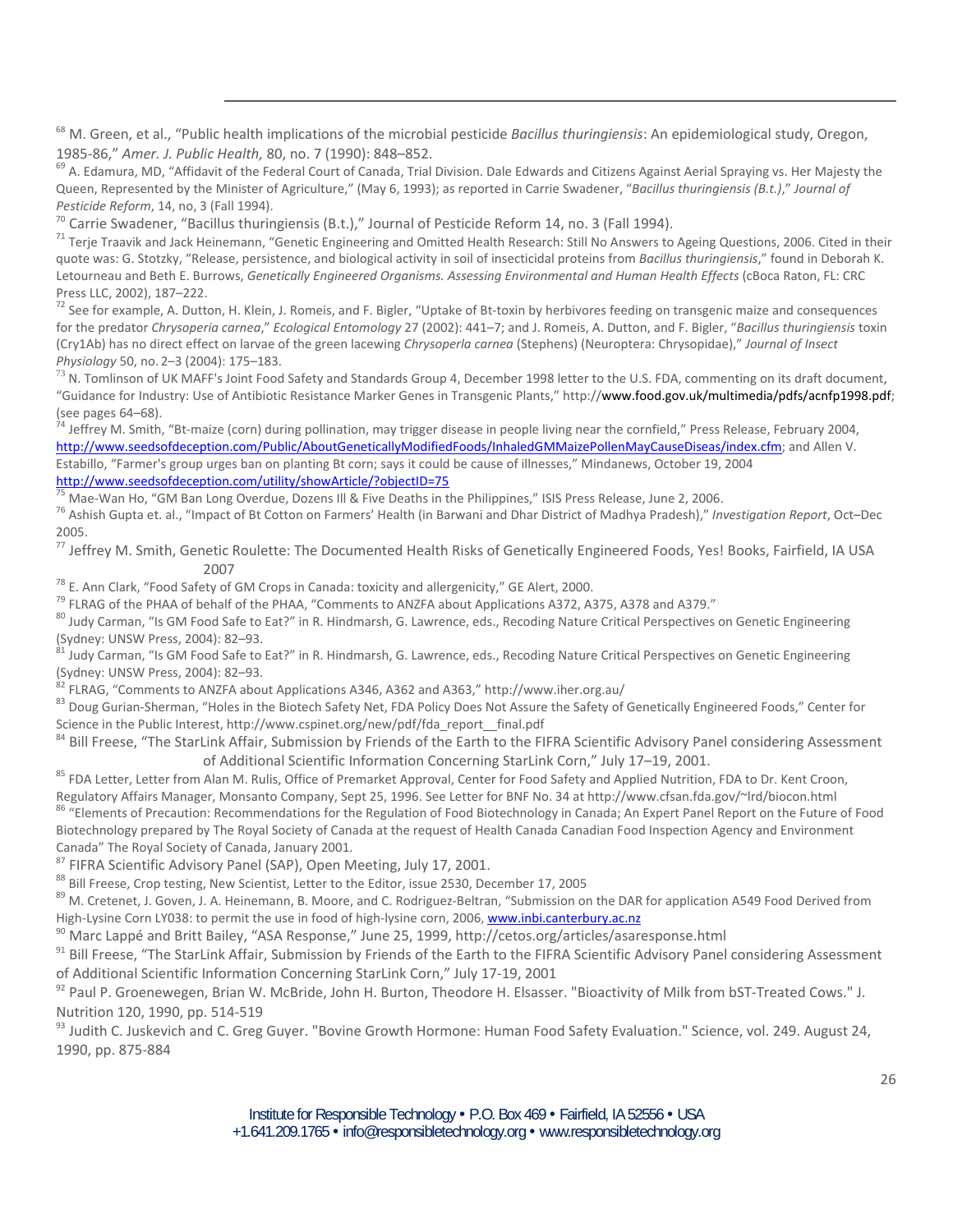<span id="page-26-0"></span><sup>94</sup> Pete Hardin, "rbGH: Appropriate Studies Haven't Been Done," The Milkweed, July 2000

<sup>95</sup> See for example, Doug Gurian-Sherman, "Holes in the Biotech Safety Net, FDA Policy Does Not Assure the Safety of Genetically<br>Engineered Foods," Center for Science in the Public Interest, http://www.cspinet.org/new/pdf

<u> La componenta de la componenta de la componenta de la componenta de la componenta de la componenta de la comp</u>

<sup>96</sup> S. R. Padgette, N. B.Taylor, D. L. Nida, M. R. Bailey, J. MacDonald, L. R. Holden, R. L. Fuchs, "The composition of glyphosate-tolerant soybean<br>seeds is equivalent to that of conventional soybeans," J. Nutr. 126 (1996

<sup>97</sup> B. G. Hammond, J. L. Vicini, G. F. Hartnell, M. W. Naylor, C. D. Knight, E. H. Robinson, R. L. Fuchs, and S. R. Padgette, "The feeding value of soybeans fed to rats, chickens, catfish, and dairy cattle is not altered by genetic incorporation of glyphosate tolerance," *J. Nutr*. 126 (1996): 717– 727.

<sup>98</sup> A. Pusztai and S. Bardocz, "GMO in animal nutrition: potential benefits and risks," Chapter 17, *Biology of Nutrition in Growing Animals* (Elsevier,

October 2005). earlier<br><sup>99</sup> Ian F. Pryme and Rolf Lembcke, "In Vivo Studies on Possible Health Consequences of Genetically Modified Food and Feed—with Particular Regard<br>to Ingredients Consisting of Genetically Modified Pla

<sup>100</sup> Andreas Rang, et al, "Detection of RNA variants transcribed from the transgene in Roundup Ready soybean," Eur Food

Res Technol 220 (2005): 438–443.<br><sup>101</sup> Ian F. Pryme and Rolf Lembcke, "In Vivo Studies on Possible Health Consequences of Genetically Modified Food and Feed—with Particular<br>Regard to Ingredients Consisting of Genetically M

Arpad Pusztai, "Can science give us the tools for recognizing possible health risks of GM food," Nutrition and Health, 2002, Vol 16 Pp 73-84; Stanley W. B. Ewen and Arpad Pusztai, "Effect of diets containing genetically modified potatoes expressing Galanthus nivalis lectin on rat small intestine," Lancet, 1999 Oct 16; 354 (9187): 1353‐4; Arpad Pusztai, "Genetically Modified Foods: Are They a Risk to Human/Animal Health?" June 2001 Action Bioscience <http://www.actionbioscience.org/biotech/pusztai.html>; and A. Pusztai and S. Bardocz, "GMO in animal nutrition: potential

benefits and risks," Chapter 17, *Biology of Nutrition in Growing Animals*, R. Mosenthin, J. Zentek and T. Zebrowska (Eds.) Elsevier, October 2005

<sup>103</sup> V. E. Prescott, et al, "Transgenic Expression of Bean r-Amylase Inhibitor in Peas Results in Altered Structure and Immunogenicity," Journal of

Agricultural Food Chemistry (2005): 53.

<sup>104</sup> J. Lexchin, L. A. Bero, B. Djulbegovic, and O. Clark, "Pharmaceutical industry sponsorship and research outcome and quality: systematic review,"<br>BMJ 326 (2003):1167–1176.

<sup>105</sup> Mark Friedberg, et al, "Evaluation of Conflict of Interest in Economic Analyses of New Drugs Used in Oncology," JAMA 282 (1999):1453–1457.<br><sup>106</sup> "Elements of Precaution," The Royal Society of Canada, January 2001.<br><sup>1</sup>

modified foods and crops," November 2004.

<sup>108</sup> European Communities submission to World Trade Organization dispute panel, 28 January 2005.

<sup>109</sup> EU Regulation 178/2002 (Article 30)<br><sup>110</sup> Friends of the Earth Europe, "Throwing Caution to the Wind: A review of the European Food Safety Authority and its work on genetically modified foods and crops," November 2004.

<sup>111</sup> "Greenpeace exposes Government-Monsanto nexus to cheat Indian farmers: calls on GEAC to revoke BT cotton permission," Press release,

March 3, 2005, [http://www.greenpeace.org/india\\_en/news/details?item\\_id=771071](http://www.greenpeace.org/india_en/news/details?item_id=771071)

<sup>112</sup> Jeffrey M. Smith, Seeds of Deception, (Iowa: Yes! Books, 2003), 224.<br><sup>113</sup> "Monsanto Bribery Charges in Indonesia by DoJ and USSEC," Third World Network, Malaysia, Jan 27, 2005,

[http://www.mindfully.org/GE/2005/Monsanto](http://www.mindfully.org/GE/2005/Monsanto-Indonesia-Bribery27jan05.htm)-Indonesia-Bribery27jan05.htm<br><sup>114</sup> Jeffrey M. Smith, *Seeds of Deception*, Yes! Books, Fairfield, Iowa 2003

<sup>115</sup> Karen Charman, The Professor Who Can Read Your Mind, PR Watch Newsletter Fourth Quarter 1999, Volume 6, No. 4<br><sup>116</sup> <http://www.gmwatch.org/archive2.asp?arcid=4387><br><sup>117</sup> Estimates of increased IGF-1 levels vary consid Lancet 2 (1994):197, IGF-1 levels were up to 10 times higher. The methods used may also underestimate IGF-1 levels considerably. See Samuel S. Epstein, "Unlabeled Milk From Cows Treated With Biosynthetic Growth Hormones: A Case of Regulatory Abdication," International Journal of Health Services 26(1996): 173–185; and Samuel S. Epstein, What's In Your Milk? (Victoria, British Columbia, Canada:Trafford Publishing, 2006), 197–204.

118 For a review of literature linking elevated levels of IGF-1 with increased risks of breast, colon and prostate cancers, see Samuel S. Epstein, What's In Your Milk?, 197–204.<br><sup>119</sup> Gary Steinman, "Mechanisms of Twinning VII. Effect of Diet and Heredity on the Human Twinning Rate," Journal of Reproductive Medicine, May

2006; S.E. Echternkamp et al, "Ovarian Follicular Development in Cattle Selected for Twin Ovulations and Births," Journal of Animal Science 82 no. 2 (2004): 459–471; and S. E. Echternkamp et al, "Concentrations of insulin‐like growth factor‐I in blood and ovarian follicular fluid of cattle selected for twins," Biology of Reproduction, 43(1990): 8–14.